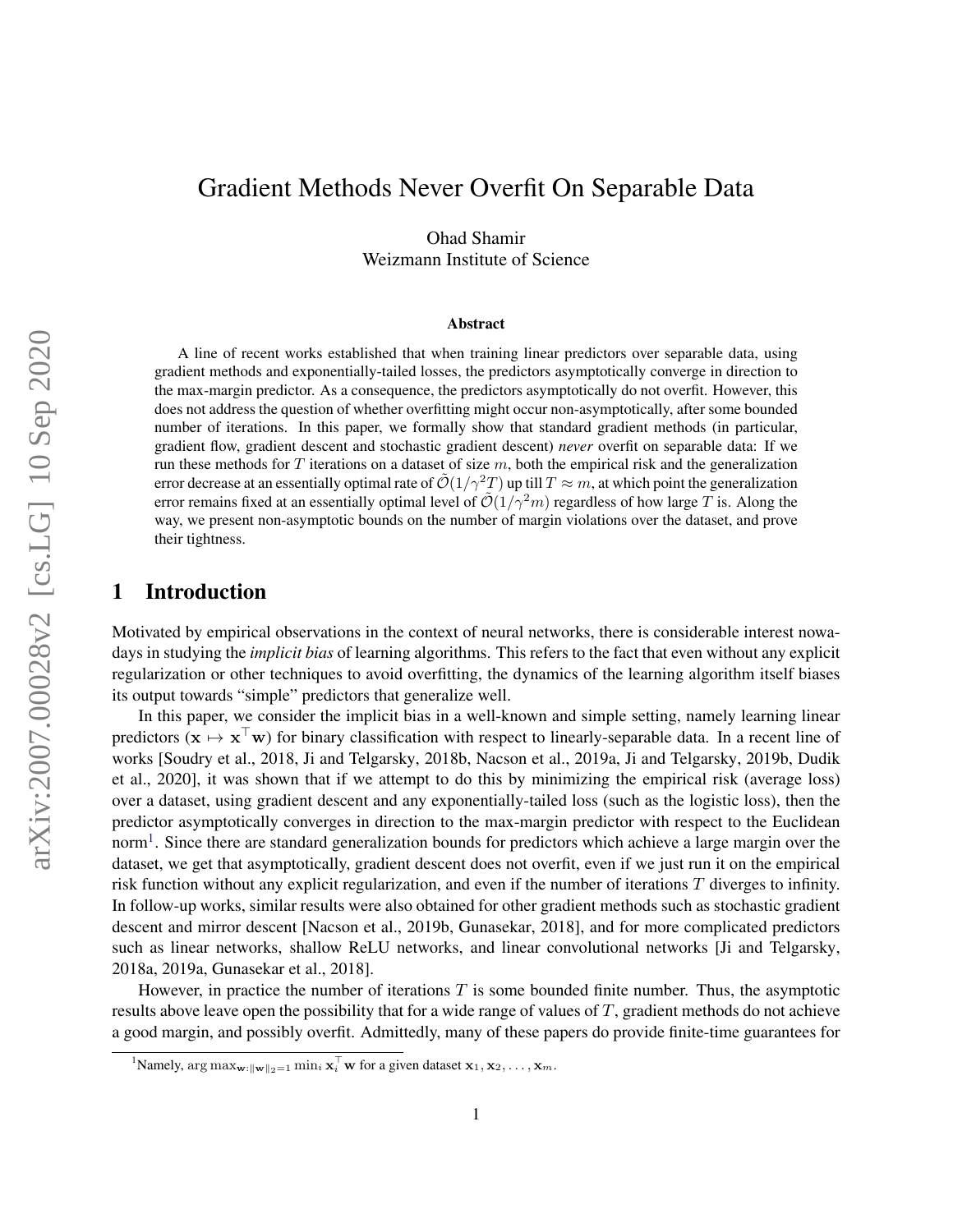linear predictors, which all tend to have the following form: After  $T$  iterations, the output of gradient descent  $\bar{w}_T$  (normalized to have unit norm) satisfies

<span id="page-1-0"></span>
$$
\|\bar{\mathbf{w}}_T - \mathbf{w}^*\| \le \mathcal{O}\left(\frac{1}{\log(T)}\right),\tag{1}
$$

where  $w^*$  is the max-margin predictor, and the  $\mathcal{O}(\cdot)$  notation hides dependencies in the dataset size and the margin attained by w<sup>∗</sup>. However, such bounds do not satisfactorily address the problem above, since they decay extremely slowly with  $T$ . For example, suppose we ask how many iterations  $T$  are needed, till we get a predictor which achieves some positive margin on all the data points, assuming there exists a unit-norm predictor w<sup>∗</sup> achieving a margin of  $\gamma$  (namely  $\min_i \mathbf{x}_i^{\top} \mathbf{w}^* \geq \gamma$ ). If all we know is the bound in Eq. [\(1\)](#page-1-0), we must require  $\|\bar{\mathbf{w}}_T - \mathbf{w}^*\| \leq \gamma$ , which holds if  $T > \exp(\Omega(1/\gamma))$  (and in fact, the actual required bound is much larger due to the hidden dependencies in the  $\mathcal{O}(\cdot)$  notation). For realistically small values of  $\gamma$ , this bound on  $T$  is unacceptably large. Could it be that gradient methods do not overfit only after so many iterations? We note that in [Ji and Telgarsky](#page-11-2) [\[2019b\]](#page-11-2), it is shown that Eq. [\(1\)](#page-1-0) is essentially tight, but this does not preclude the possibility that  $\bar{w}_T$  does not overfit even before getting very close to  $w^*$ .

In this paper, we show that this is indeed the case, and in fact, for *any* number of iterations T, gradient methods do not overfit and essentially behave in the best manner we can hope for. Specifically, if the underlying data distribution is separable with margin  $\gamma$ , and we attempt to minimize the average of an exponential or logistic loss over a training set of size  $m$ , using standard gradient methods (gradient flow, gradient descent, or stochastic gradient descent), then the generalization error of the resulting predictor (with respect to the 0−1 loss) is at most  $\tilde{\mathcal{O}}(1/\gamma^2T+1/\gamma^2m)$ , up to constants and logarithmic factors. For  $T \leq m$ , this bound is  $\tilde{\mathcal{O}}(1/\gamma^2 T)$ , which is essentially the same as the optimal upper bound on the empirical risk of the algorithm's output after  $T$  iterations. In other words, both the generalization error and the empirical risk provably go down at the same (essentially optimal) rate. Once  $T \geq m$ , the empirical risk may further decrease to 0, but the generalization error remains at  $\tilde{\mathcal{O}}(1/\gamma^2 m)$ , which is well-known to be essentially optimal for any learning algorithm in this setting.

To prove these results, we also establish more refined, nonasymptotic bounds on the margins attained on the dataset, which are also applicable to other losses. In general, these bounds imply that for any  $\alpha \in [0, 1]$ , after T iterations, the resulting predictor achieves a margin of  $\Omega((1-\alpha)\gamma)$  on all but  $\tilde{\mathcal{O}}\left(\frac{1}{\sqrt{27}}\right)$  $\frac{1}{(\gamma^2 T)^\alpha}$  of the data points. These bounds guarantee that as  $T$  increases, for larger and larger portions of the dataset, the predictors achieve a margin of  $\Omega(\gamma)$ , implying good generalization properties. Furthermore, we prove a lower bound showing that such guarantees are essentially optimal. Finally, although we focus mostly on the exponential and logistic loss, we also discuss the applicability of our results to polynomially-tailed losses in the appendix.

Before continuing, we emphasize that the techniques we use in our upper bounds are not fundamentally new, and similar ideas were employed in previous analyses on the convergence to the max-margin predictor, such as in [Ji and Telgarsky](#page-11-0) [\[2018b,](#page-11-0) [2019a\]](#page-11-7) (in fact, some of our results build on these analyses). However, we apply these techniques to a conceptually different question, about the non-asymptotic ability of gradient methods to attain some significant margin. In addition, since we only care about convergence to some large-margin predictor (as opposed to the max-margin predictor), our analysis can be shorter and simpler.

Finally, we note that polynomial-time, non-asymptotic guarantees on the generalization error of unregularized gradient methods were also obtained in [Ji and Telgarsky](#page-11-7) [\[2019a\]](#page-11-7) and version 2 of [Ji and Telgarsky](#page-11-0) [\[2018b\]](#page-11-0). However, the former is for nonlinear predictors, and the latter is for one-pass stochastic gradient descent, which is different than the algorithms considered here and where necessarily  $T = m$ . Moreover, the bounds in both papers have a worse polynomial dependence on the margin  $\gamma$ , compared to our results.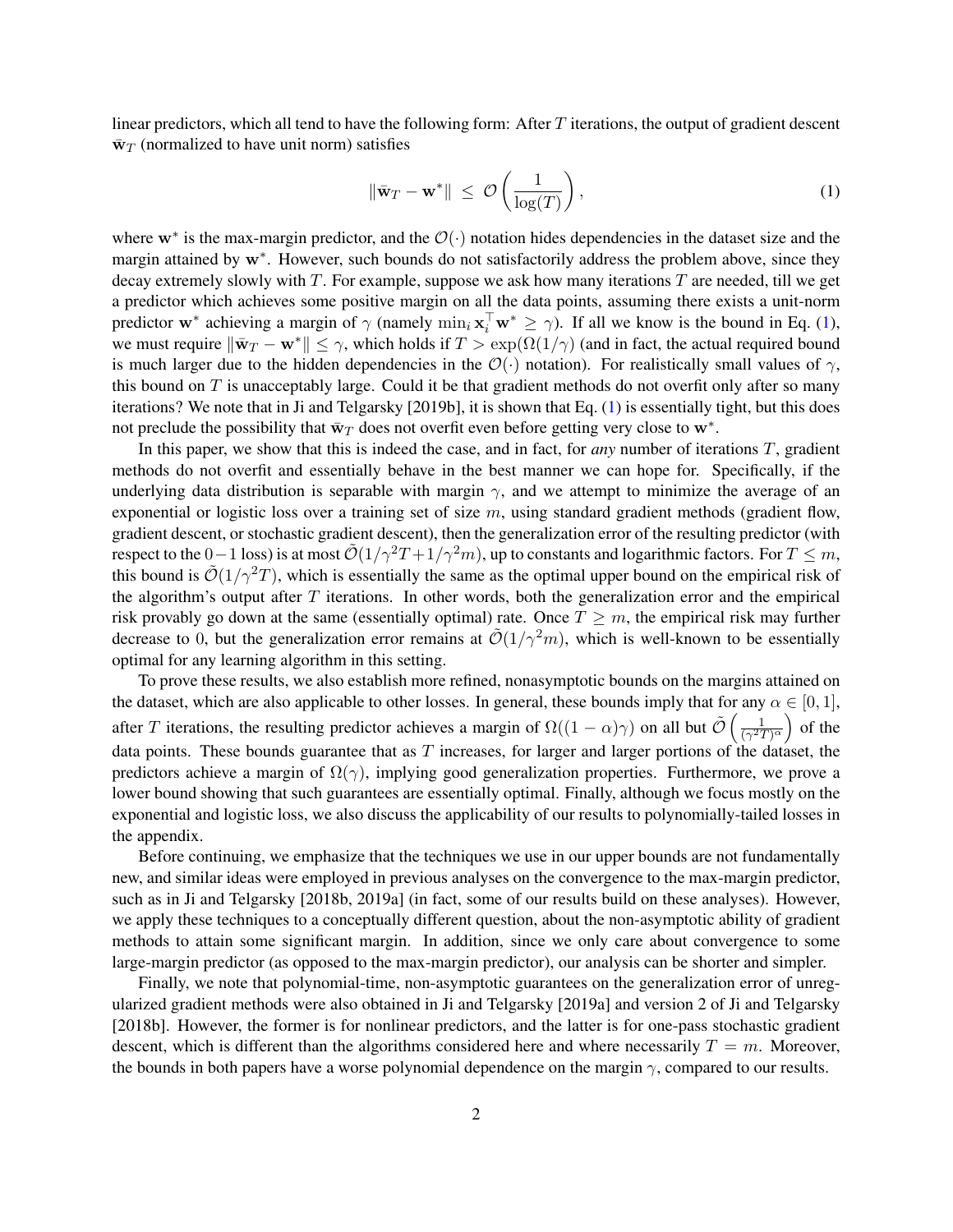The paper is structured as follows. In the next section, we define some useful notation, and formally describe our setting. In Sec. [3,](#page-3-0) we provide our positive results about the margin behavior and the generalization error, focusing on gradient flow (for which our analysis is the simplest and completely self-contained). In Sec. [4,](#page-6-0) we show how similar results can be obtained for gradient descent and stochastic gradient descent. In Sec. [5,](#page-9-0) focusing for concreteness on gradient descent, we show that our positive result on the margin behavior is essentially tight. In Appendix [A,](#page-12-1) we briefly discuss how our results can be applied to polynomially-tailed losses, and their implications. Some technical proofs are provided in Appendix [B.](#page-13-0)

### 2 Preliminaries

We generally let boldfaced letters denote vectors. Given a positive integer n, we let  $[n]$  be a shorthand for  $\{1, \ldots, n\}$ . Given a nonzero vector w, we let

$$
\bar{\mathbf{w}} := \mathbf{w}/\|\mathbf{w}\|
$$

denote its normalization to unit norm. We use the standard  $\mathcal{O}(\cdot)$  and  $\Omega(\cdot)$  notation to hide constants, and  $\hat{\mathcal{O}}(\cdot)$ ,  $\hat{\Omega}(\cdot)$  to hide constants and factors polylogarithmic in the problem parameters. log( $\cdot$ ) refers to the natural logarithm, and  $\|\cdot\|$  refers to the Euclidean norm.

We consider datasets defined by a set of vectors  $x_1, \ldots, x_m \in \mathbb{R}^d$ , and algorithms which attempt to minimize the empirical risk function, namely

$$
\hat{L}(\mathbf{w}) := \frac{1}{m}\sum_{i=1}^m \ell(\mathbf{x}_i^\top \mathbf{w})
$$

where  $\ell : \mathbb{R} \to \mathbb{R}$  is some loss function<sup>[2](#page-2-0)</sup>. We will utilize the following two assumptions about the dataset and the loss:

<span id="page-2-2"></span>**Assumption 1.** max<sub>i</sub>  $\|\mathbf{x}_i\| \leq 1$ , and the dataset is separable with margin  $\gamma \in (0, 1]$ : Namely, there exists a *unit vector* **w** *s.t.*  $\min_i \mathbf{x}_i^{\top} \mathbf{w} \geq \gamma$ .

<span id="page-2-3"></span>**Assumption 2.**  $\ell$  is convex, monotonically decreasing, and has an inverse function<sup>[3](#page-2-1)</sup>  $\ell^{-1}$  on the interval  $(0, \ell(0)].$ 

We note that assumption [1](#page-2-2) is without much loss of generality (it simply sets the scaling of the problem). Assumption [2](#page-2-3) implies that  $L$  is convex, and is satisfied for most classification losses. When instantiating our general results, we will focus for concreteness on the logistic loss  $\ell(z) = \log(1 + \exp(-z))$  and the exponential loss  $\ell(z) = \exp(-z)$ . However, our results can be applied to other losses as well.

In our proofs, we will make use of the following well-known facts (see for example [Nesterov](#page-11-9) [\[2018\]](#page-11-9)): For a convex function f on  $\mathbb{R}^d$ , it holds for any vectors  $\mathbf{u}, \mathbf{v}$  that  $f(\mathbf{v}) - f(\mathbf{u}) \le \nabla f(\mathbf{v})(\mathbf{v} - \mathbf{u})$ . Also, if f is a function with  $\mu$ -Lipschitz gradients, then for any  $\mathbf{u}, \mathbf{v}, f(\mathbf{v}) \le f(\mathbf{u}) + \nabla f(\mathbf{u})(\mathbf{v} - \mathbf{u}) + \frac{\mu}{2} ||\mathbf{v} - \mathbf{u}||^2$ .

<span id="page-2-0"></span><sup>&</sup>lt;sup>2</sup>In the context of binary classification, it is customary to consider labeled data points  $(x_1, y_1), \ldots, (x_m, y_m)$  and losses of the form  $\mathbf{w} \mapsto \ell(y_i \mathbf{x}_i^{\top} \mathbf{w})$ . However, for our purposes we can fold the binary label  $y_i$  inside  $\mathbf{x}_i$ , and treat this as a single vector.

<span id="page-2-1"></span><sup>&</sup>lt;sup>3</sup>Namely, for any  $z \in (0, \infty)$ , there is a unique  $p = \ell^{-1}(z)$  such that  $\ell(p) = z$ .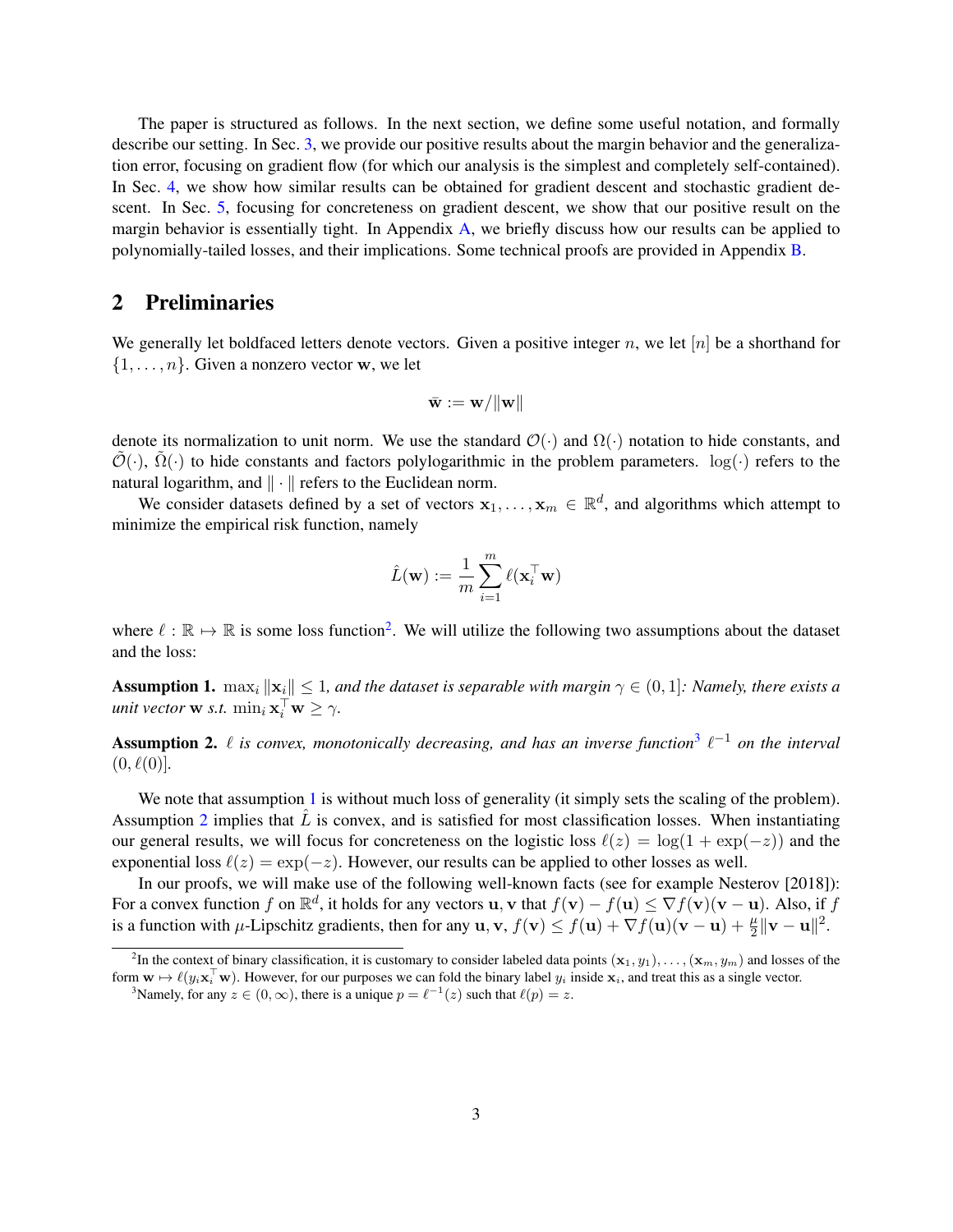### <span id="page-3-0"></span>3 Gradient Flow

In this section, we present positive results on the margin behavior and generalization error of gradient flow. Gradient flow is the standard continuous-time analogue of gradient descent. Although it cannot be implemented precisely in practice, it is a useful idealization of gradient descent, and the method in which it is easiest to present our analysis (the analysis for gradient descent in the next section is just a slight variation). Gradient flow produces a continuous trajectory of vectors  $w(t)$ , indexed by a time  $t \ge 0$ . It is defined by a starting point  $\mathbf{w}(0)$  (which will be the origin 0 in our case), and the differential equation

$$
\frac{\partial}{\partial t}\mathbf{w}(t) = -\nabla \hat{L}(\mathbf{w}(t)) .
$$

We now present a general result about the margin behavior of gradient flow, which is applicable to general losses and any vector reached by gradient flow at any time point:

<span id="page-3-1"></span>**Theorem [1](#page-2-2).** *Under assumptions 1 and* [2,](#page-2-3) *let*  $w \neq 0$  *be some point reached by gradient flow, such that*  $\hat{L}(\mathbf{w}) = \epsilon$  for some  $\epsilon \in (0, \ell(0)]$ . Then for any  $p \in \left[\frac{\epsilon}{\ell(0)}, 1\right]$ , for at least  $(1-p)m$  of the indices  $i \in [m]$ ,

$$
\mathbf{x}_i^{\top} \bar{\mathbf{w}} > \frac{\gamma}{2} \cdot \frac{\ell^{-1}(\epsilon/p)}{\ell^{-1}(\epsilon)}.
$$

Intuitively, we expect the empirical risk  $\hat{L}(\mathbf{w}(t))$  to decay with t (as we instantiate for specific losses later on). Computing the corresponding bounds on  $\epsilon$  and plugging into the above, we can get guarantees on how many points in our dataset achieve a certain margin. Note that since  $\ell^{-1}$  is monotonically decreasing, the margin lower bound in the theorem is always at most  $\gamma/2$ . Since under assumption [1](#page-2-2) the maximal margin is at least  $\gamma$ , this result cannot be used to recover the asymptotic convergence to the max-margin predictor, shown by previous results. However, as discussed in the introduction, this is not our focus here: We ask about the time to converge to some large-margin predictor which generalizes well, not necessarily the max-margin predictor. For that purpose, as we will see later, a margin lower bound of  $\Omega(\gamma)$  is perfectly adequate.

To prove Thm. [1,](#page-3-1) we will need the following key lemma, which bounds the norm of the points along the trajectory of gradient flow, in terms of the value of  $\tilde{L}$ . The proof is short and relies only on the convexity of Lˆ:

<span id="page-3-2"></span>Lemma 1. *Fix some*  $T \ge 0$ *, and let*  $w^*$  *be any vector such that*  $\hat{L}(w^*) \le \hat{L}(w(T))$ . Then  $\sup_{t \in [0,T]} \|w(t)\| \le$  $2\|\mathbf{w}^*\|$ .

*Proof.* By definition of gradient flow and the chain rule, we have  $\frac{\partial}{\partial t}\hat{L}(\mathbf{w}(t)) = -\|\nabla \hat{L}(\mathbf{w}(t))\|^2 \leq 0$ , so  $\hat{L}(\mathbf{w}(t))$  is monotonically decreasing in t. As a result, for any  $t, \hat{L}(\mathbf{w}(t)) \geq \hat{L}(\mathbf{w}(T)) \geq \hat{L}(\mathbf{w}^*)$ . By convexity of  $L$ , is follows that

$$
\nabla \hat{L}(\mathbf{w}(t))^{\top}(\mathbf{w}(t) - \mathbf{w}^*) \ \geq \ \hat{L}(\mathbf{w}(t)) - \hat{L}(\mathbf{w}^*) \geq 0 \ .
$$

Using this inequality, the definition of gradient flow and the chain rule, it follows that

$$
\frac{\partial}{\partial t} \|\mathbf{w}(t) - \mathbf{w}^*\|^2 = -2\nabla \hat{L}(\mathbf{w}(t))^\top (\mathbf{w}(t) - \mathbf{w}^*) \leq 0.
$$

Therefore,  $\|\mathbf{w}(t) - \mathbf{w}^*\|$  is monotonically decreasing in  $t \in [0, T]$ , so it is at most  $\|\mathbf{w}(0) - \mathbf{w}^*\| = \|\mathbf{w}^*\|$ . Thus, by the triangle inequality,  $\|\mathbf{w}(t)\| \leq \|\mathbf{w}(t) - \mathbf{w}^*\| + \|\mathbf{w}^*\| \leq 2\|\mathbf{w}^*\|.$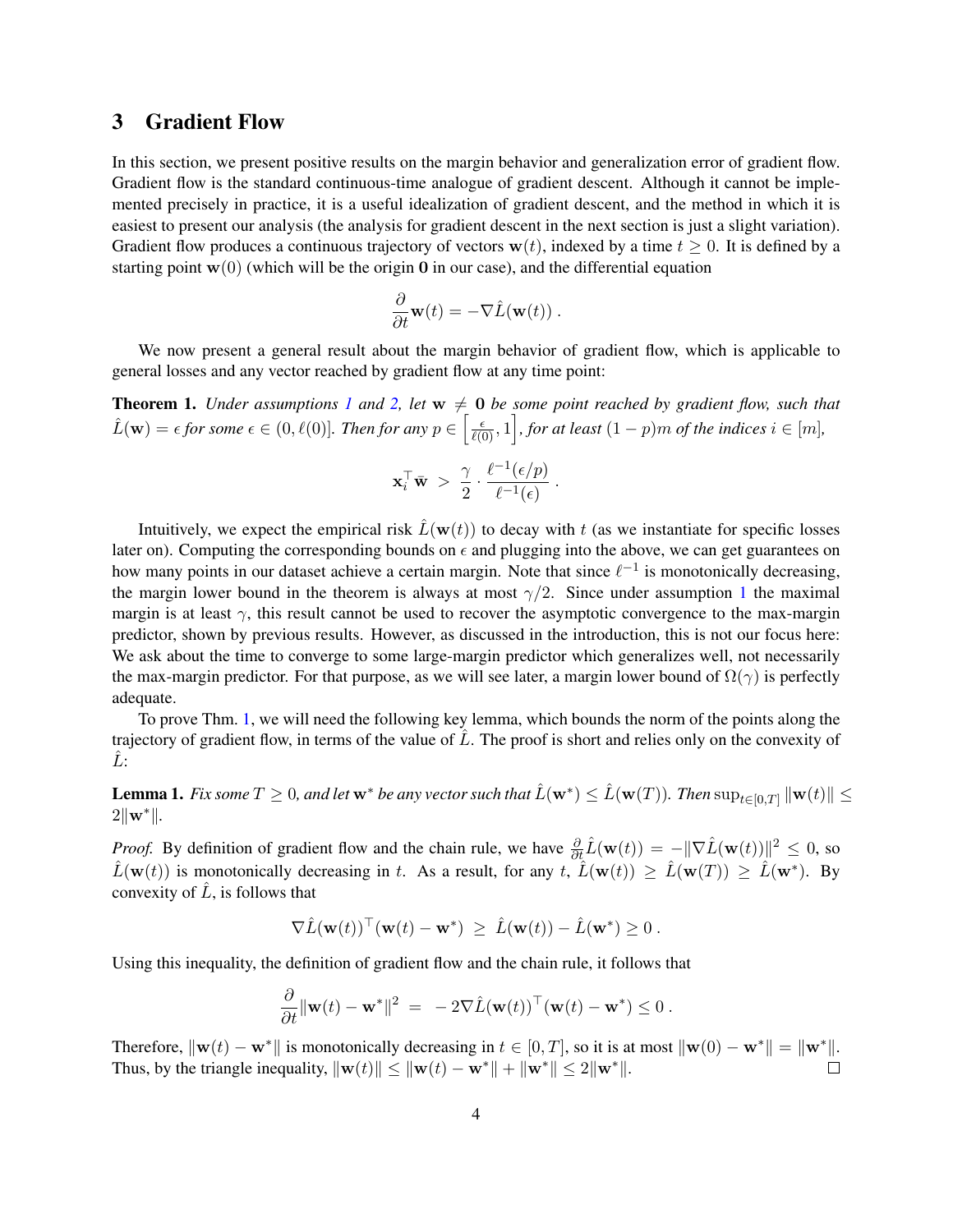*Proof of Thm.* [1.](#page-3-1) Let  $\mathbf{w}_0$ ,  $\|\mathbf{w}_0\| = 1$  be a max-margin separator, so that  $\min_i \mathbf{x}_i^{\top} \mathbf{w}_0 \ge \gamma$ . Define  $\mathbf{w}^* :=$  $\ell^{-1}(\epsilon)$  $\frac{f(\epsilon)}{\gamma}$  w<sub>0</sub>, which has norm  $\ell^{-1}(\epsilon)/\gamma$ , and note that since  $\ell^{-1}(\epsilon)$  is non-negative,

$$
\max_{i} \ell(\mathbf{x}_i^{\top} \mathbf{w}^*) = \ell \left( \min_{i} \frac{\ell^{-1}(\epsilon)}{\gamma} \mathbf{x}_i^{\top} \mathbf{w}_0 \right) \leq \ell(\ell^{-1}(\epsilon) \cdot 1) = \epsilon.
$$

This implies  $\hat{L}(\mathbf{w}^*) = \frac{1}{m} \sum_{i=1}^m \ell(\mathbf{x}_i^{\top} \mathbf{w}^*) \le \epsilon$ . Combined with Lemma [1,](#page-3-2) we get that

<span id="page-4-0"></span>
$$
\|\mathbf{w}\| \le 2\|\mathbf{w}^*\| = \frac{2\ell^{-1}(\epsilon)}{\gamma} \,.
$$

Since  $\hat{L}(\mathbf{w}) = \epsilon$ , we get that  $\mathbb{E}_i[\ell(\mathbf{x}_i^{\top}\mathbf{w})] \leq \epsilon$ , where i is uniformly distributed on  $[m]$ . By Markov's inequality and Eq. [\(2\)](#page-4-0), it follows that

$$
p \ge \Pr_i \left( \ell(\mathbf{x}_i^{\top} \mathbf{w}) \ge \frac{\epsilon}{p} \right) = \Pr_i \left( \mathbf{x}_i^{\top} \mathbf{w} \le \ell^{-1}(\epsilon/p) \right) = \Pr_i \left( \mathbf{x}_i^{\top} \bar{\mathbf{w}} \le \frac{\ell^{-1}(\epsilon/p)}{\|\mathbf{w}\|} \right) \ge \Pr_i \left( \mathbf{x}_i^{\top} \bar{\mathbf{w}} \le \frac{\gamma \ell^{-1}(\epsilon/p)}{2\ell^{-1}(\epsilon)} \right)
$$

For concreteness, let us now apply Thm. [1](#page-3-1) to the case of the exponential loss,  $\ell(z) = \exp(-z)$ . In order to get an interesting guarantee, we will utilize the following simple non-asymptotic guarantee on the decay of  $\hat{L}(\mathbf{w}(T))$  as a function of T:

<span id="page-4-1"></span>**Lemma 2.** *Under assumption [1,](#page-2-2) if*  $\ell$  *is the exponential loss, then*  $\hat{L}(\mathbf{w}(T)) \leq \frac{1}{\gamma^2}$  $\frac{1}{\gamma^2 T}$  for any  $T > 0$ .

*Proof.* Let w<sub>0</sub> be a max-margin unit vector, so that  $\min_i \mathbf{x}_i^{\top} \mathbf{w}_0 \geq \gamma$ . By definition of gradient flow, the chain rule and Cauchy-Schwartz,

$$
\frac{\partial}{\partial t}\hat{L}(\mathbf{w}(t)) = -\|\nabla \hat{L}(\mathbf{w}(t))\|^2 \leq -\left(\nabla \hat{L}(\mathbf{w}(t))^{\top} \mathbf{w}_0\right)^2 = -\left(\frac{1}{m} \sum_{i=1}^m \ell'(\mathbf{x}_i^{\top} \mathbf{w}) \mathbf{x}_i^{\top} \mathbf{w}_0\right)^2
$$
\n
$$
\leq -\left(\frac{1}{m} \sum_{i=1}^m \ell'(\mathbf{x}_i^{\top} \mathbf{w}) \gamma\right)^2 \stackrel{(*)}{=} -\left(\frac{1}{m} \sum_{i=1}^m \ell(\mathbf{x}_i^{\top} \mathbf{w}) \gamma\right)^2 = -\gamma^2 \hat{L}(\mathbf{w}(t))^2,
$$

where in (\*) we used the fact that when  $\ell(z) = \ell'(z) = \exp(z)$  for all z. Consider now the function  $f(t) := \gamma^2 t \cdot \hat{L}(\mathbf{w}(t))$ . We clearly have  $f(0) = 0$ , and by differentiation and the inequality above, it is easily verified that  $f'(t) \leq 0$  whenever  $f(t) \geq 1$ . Since  $f(t)$  is continuous, we must have  $f(t) \leq 1$  for all t, hence  $\hat{L}(\mathbf{w}(t)) \leq \frac{1}{\gamma^2}$  $\frac{1}{\gamma^2 t}$ .  $\Box$ 

Using this lemma, we get the following corollary of Thm. [1](#page-3-1) for the exponential loss:

<span id="page-4-2"></span>**Theorem 2.** *Under assumption [1,](#page-2-2) if*  $\ell$  *is the exponential loss, then for any*  $T > 1/\gamma^2$  *and any*  $\alpha \in [0, 1]$ *, it holds that*  $\mathbf{x}_i^\top \bar{\mathbf{w}}(T) > \frac{1-\alpha}{2}$  $\frac{-\alpha}{2} \cdot \gamma$  for at least  $(1 - (\gamma^2 T)^{-\alpha})m$  of the indices  $i \in [m]$ .

*Proof.* By Lemma [2,](#page-4-1) we know that at time  $T$ ,  $\hat{L}(\mathbf{w}(T)) = \epsilon$  for some  $\epsilon \leq 1/\gamma^2 T < 1 = \ell(0)$  (which implies  $w(T) \neq 0$ ). Applying Thm. [1,](#page-3-1) and noting that  $\ell^{-1}(z) = \log(1/z)$  and  $\ell(0) = 1$ , we get that for any  $p \in [1/\gamma^2 T, 1]$ , for at least  $(1 - p)m$  of the indices i,

$$
\mathbf{x}_i^{\top} \bar{\mathbf{w}}_T > \frac{\gamma}{2} \cdot \frac{\log(p/\epsilon)}{\log(1/\epsilon)} = \frac{\gamma}{2} \cdot \left(1 - \frac{\log(1/p)}{\log(1/\epsilon)}\right) \ge \frac{\gamma}{2} \cdot \left(1 - \frac{\log(1/p)}{\log(\gamma^2 T)}\right)
$$

In particular, picking  $p = (\gamma^2 T)^{-\alpha}$  for some  $\alpha \in [0, 1]$ , the result follows.

 $\Box$ 

.

.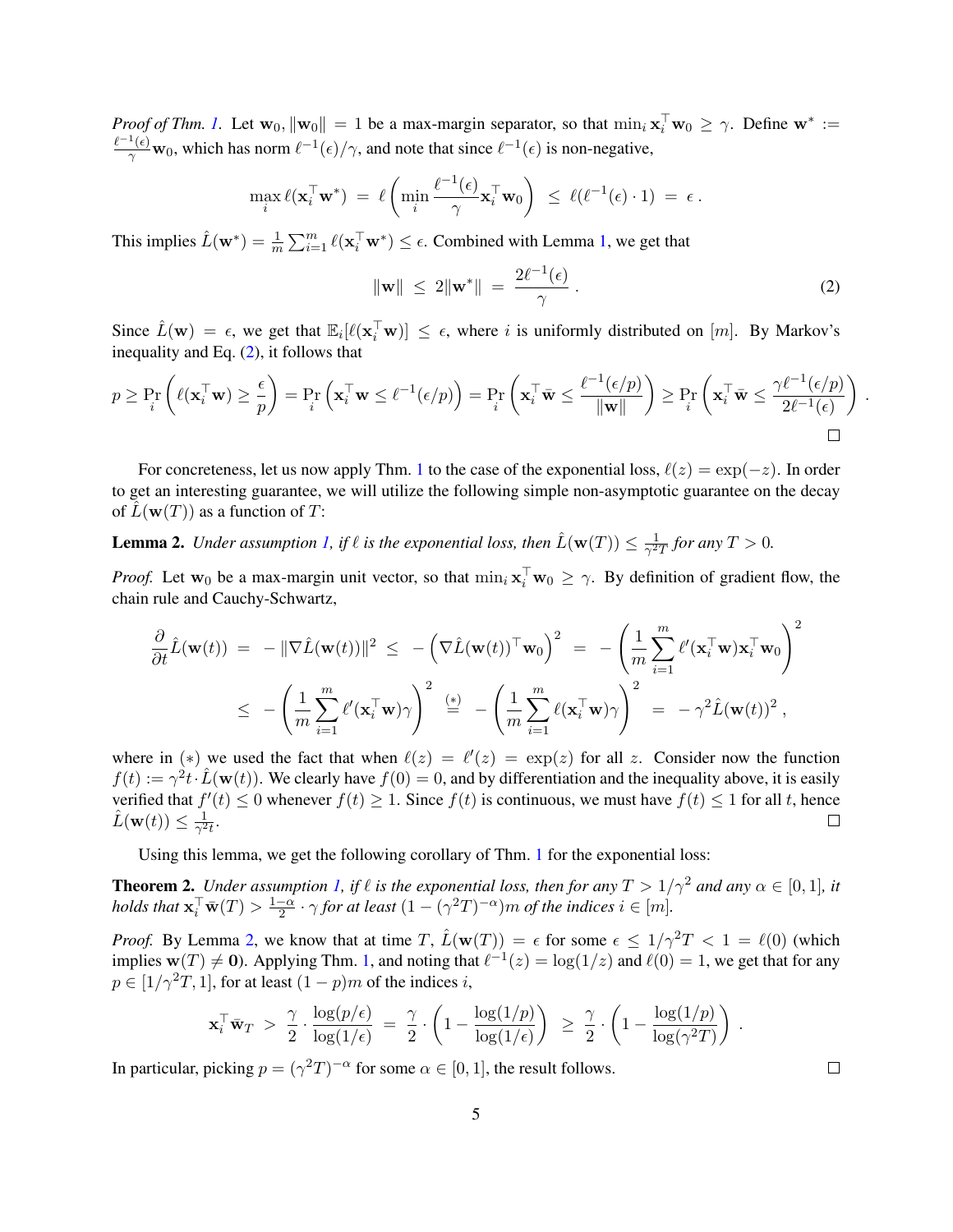Note that if  $T > m^{1/\alpha}/\gamma^2$ , then  $(\gamma^2 T)^{-\alpha} < \frac{1}{n}$  $\frac{1}{m}$ , which implies that for *all*  $i \in [m]$ ,  $\mathbf{x}_i^{\top} \bar{\mathbf{w}}(T)$  is at least  $1-\alpha$  $\frac{-\alpha}{2} \cdot \gamma$ . However, even for smaller values of T, the theorem provides guarantees on the margin attained on most points in the dataset. Moreover, using standard margin-based generalization bounds for binary classification, this theorem implies that the predictors returned by gradient flow achieve low generalization error, uniformly over all sufficiently large T:

<span id="page-5-0"></span>**Theorem 3.** Let  $\mathcal{D}$  be some distribution over  $\{x : ||x|| \leq 1\} \times \{-1, +1\}$ , such that there exists a unit vector  $\mathbf{w}_0$  *and*  $\gamma > 0$  *satisfying*  $\Pr_{(\mathbf{x},y) \sim \mathcal{D}}(y\mathbf{x}^\top \mathbf{w}_0 \geq \gamma) = 1$ . If we sample m points  $(\mathbf{x}_1, y_1), \ldots, (\mathbf{x}_m, y_m)$ *i.i.d. from* D, and run gradient flow on  $w \mapsto \frac{1}{m} \sum_{i=1}^{m} \ell(y_i \mathbf{x}_i^{\top} w)$ , where  $\ell$  is the exponential loss, then with *probability at least*  $1 - \delta$  *over the sample, it holds for any time*  $T$  *that* 

$$
\Pr_{(\mathbf{x},y)\sim D}(\text{sign}(\mathbf{x}^\top \mathbf{w}(T)) \neq y) \leq \tilde{\mathcal{O}}\left(\frac{1}{\gamma^2 T} + \frac{1}{\gamma^2 m}\right),
$$

where the  $\tilde{\cal O}$  notation hides universal constants and factors polylogarithmic in  $\gamma^2 m$  and  $1/\delta.$ 

As discussed in the introduction, this is essentially the best behavior we can hope for (up to log factors): For  $T \leq m$ , the generalization error decays as  $\mathcal{O}(1/\gamma^2 T)$ , which is also the bound on the empirical risk (see Lemma [2\)](#page-4-1). Once  $T \geq m$ , the generalization error becomes  $\tilde{\mathcal{O}}(1/\gamma^2 m)$ , and stays there regardless of how large  $T$  is.

*Proof of Thm.* [3.](#page-5-0) The bound in the theorem is vacuous when  $\gamma^2 m \leq 1$  or  $\gamma^2 T \leq 1$ , so we will assume without loss of generality that both quantities are larger than 1.

Standard margin-based generalization bounds (e.g. [McAllester](#page-11-10) [\[2003\]](#page-11-10)) imply that in our setting, if we pick m points i.i.d., then with probability at least  $1 - \delta$ , any vector w for which  $\max_i y_i \mathbf{x}_i^\top \bar{\mathbf{w}} \geq \hat{\gamma}$  for all but pm of the points satisfies

$$
\Pr_{(\mathbf{x},y)\sim D}(\text{sign}(\mathbf{w}^{\top}\mathbf{x}) \neq y) \leq p + \tilde{\mathcal{O}}\left(\sqrt{p \cdot \frac{1}{\hat{\gamma}^2 m}} + \frac{1}{\hat{\gamma}^2 m}\right) \leq \tilde{\mathcal{O}}\left(p + \frac{1}{\hat{\gamma}^2 m}\right),
$$

where the  $\tilde{O}$  hides universal constants and factors polylogarithmic in  $1/\delta$  and  $\gamma^2 m$ . In particular, this can be applied uniformly for  $w(T)$  for any T. By Thm. [2,](#page-4-2) we can substitute  $p = (\gamma^2 T)^{-\alpha}$  and  $\hat{\gamma} = (1 - \alpha)\gamma/2$ , to get that with probability at least  $1 - \delta$ ,

<span id="page-5-1"></span>
$$
\Pr_{(\mathbf{x},y)\sim D}(\text{sign}(\mathbf{x}^{\top}\mathbf{w}(T)) \neq y) \leq \tilde{\mathcal{O}}\left(\frac{1}{(\gamma^2T)^{\alpha}} + \frac{1}{(1-\alpha)^2\gamma^2m}\right). \tag{3}
$$

This holds for any  $\alpha \in [0,1]$ . In particular, if  $\gamma^2 T \ge (\gamma^2 m)^2$ , pick  $\alpha = 1/2$ , in which case Eq. [\(3\)](#page-5-1) is at most

$$
\tilde{\mathcal{O}}\left(\frac{1}{(\gamma^2 T)^{1/2}} + \frac{1}{\gamma^2 m}\right) = \tilde{\mathcal{O}}\left(\frac{1}{\gamma^2 m}\right),
$$

and if  $\gamma^2 T < (\gamma^2 m)^2$ , pick  $\alpha = 1 - \frac{1}{2 \log \sqrt{2}}$  $\frac{1}{2 \log(\gamma^2 m)}$ , in which case Eq. [\(3\)](#page-5-1) is at most

$$
\tilde{\mathcal{O}}\left(\frac{(\gamma^2 T)^{1/2 \log(\gamma^2 m)}}{\gamma^2 T} + \frac{1}{\gamma^2 m}\right) \leq \tilde{\mathcal{O}}\left(\frac{(\gamma^2 m)^{1/\log(\gamma^2 m)}}{\gamma^2 T} + \frac{1}{\gamma^2 m}\right) = \tilde{\mathcal{O}}\left(\frac{1}{\gamma^2 T} + \frac{1}{\gamma^2 m}\right),
$$

where we used the fact that  $z^{1/\log(z)} = \exp(\log(z)/\log(z)) = \exp(1)$ . Combining the two cases, the result follows.  $\Box$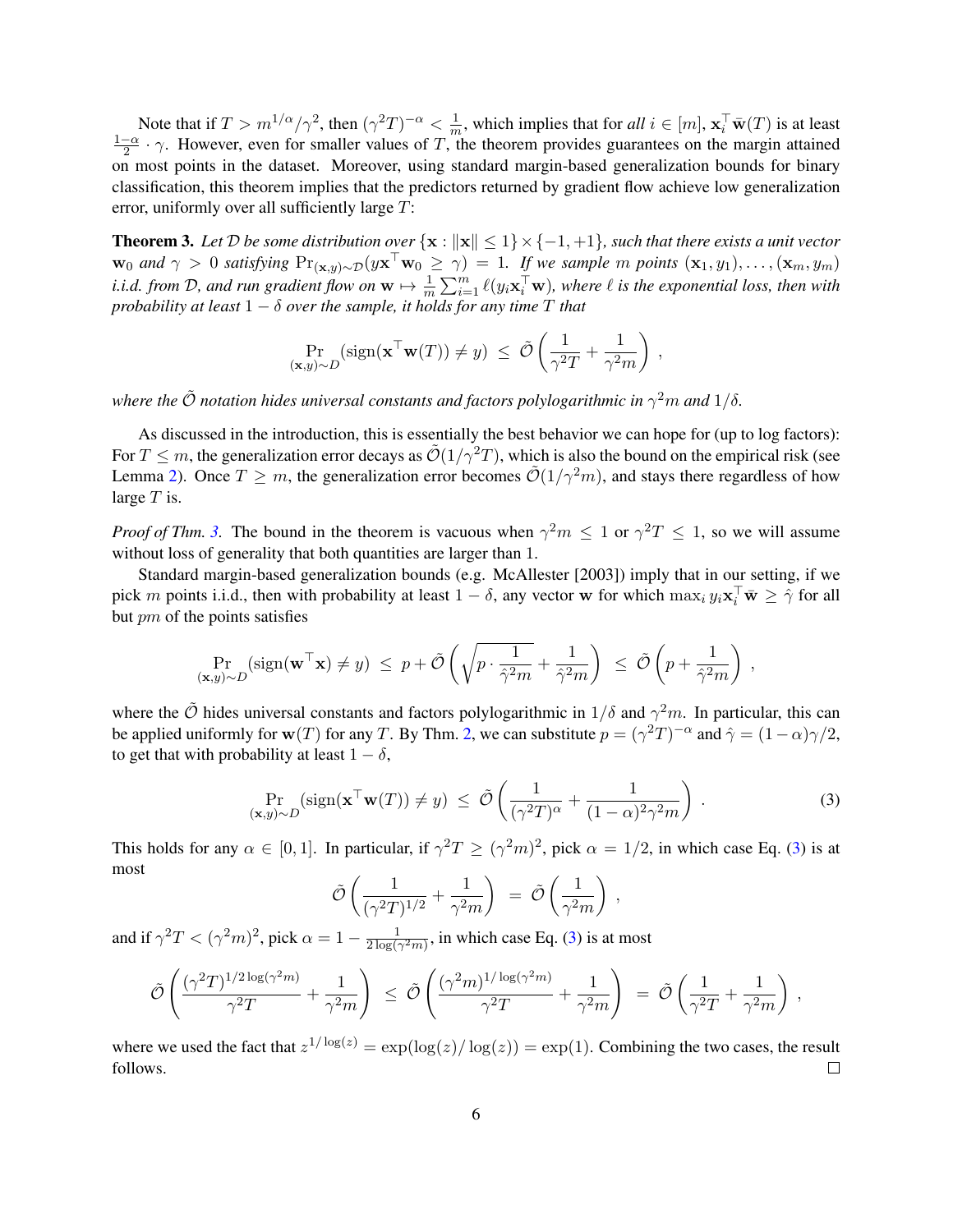### <span id="page-6-0"></span>4 Gradient Descent and Stochastic Gradient Descent

Having discussed gradient flow, we show in this section how essentially identical results can be obtained for gradient descent and stochastic gradient descent.

#### 4.1 Gradient Descent

Gradient descent, which is probably the simplest and most well-known gradient method, optimizes  $L$  by initializing at some point w<sub>0</sub>, and performing iterations of the form  $w_{t+1} = w_t - \eta_t \nabla L(w_t)$ , where  $\eta_1, \eta_2, \ldots$ are step size parameters. We will utilize the following standard assumption:

<span id="page-6-1"></span>**Assumption 3.** *The derivative of*  $\ell$  *is*  $\mu$ *-Lipschitz, and*  $0 < \eta_t \leq 1/\mu$  *for all t.* 

Inspecting the analysis for gradient flow from the previous section, we note that we relied on the algorithm's structure only at two points: In Lemma [1,](#page-3-2) to bound the norm of the points along the trajectory, and in Lemma [2,](#page-4-1) to upper bound the values of  $L$ . Fortunately, we can provide analogues of these two lemmas for gradient descent:

<span id="page-6-2"></span>**Lemma 3.** *Under assumptions* [1,](#page-2-2)[2](#page-2-3) *and* [3,](#page-6-1) *fix some index*  $T \geq 1$ *, and let*  $w^*$  *be any vector such that*  $\hat{L}(\mathbf{w}^*) \leq \hat{L}(\mathbf{w}_T)$ . Then  $\max_{t \in [T]} \|\mathbf{w}_t\| \leq 2 \|\mathbf{w}^*\|.$ 

<span id="page-6-3"></span>**Lemma 4.** *[\(Ji and Telgarsky](#page-11-0) [\[2018b,](#page-11-0) Theorem 3.1]) If*  $\ell$  *is the logistic loss, then under assumption [3,](#page-6-1)* gradient descent with step size  $\eta=1$  satisfies  $\hat{L}({\bf w}_T) \ \leq \ \frac{1}{T} + \frac{\log^2(T)}{2\gamma^2 T}$  $\frac{p_g(1)}{2\gamma^2T}$  for any T.

The proof of Lemma [3](#page-6-2) (which is a slight variation on the proof of Lemma [1,](#page-3-2) appears in Appendix [B.](#page-13-0)

With these lemmas, we can prove analogues of the theorems from the previous section, this time for gradient descent and for the logistic loss. The resulting bounds are identical up to constants and logarithmic factors:

<span id="page-6-4"></span>**Theorem 4.** *Under assumptions* [1,](#page-2-2) [2](#page-2-3) *and* [3,](#page-6-1) let  $w \neq 0$  *be some point reached by gradient descent, such that*  $\hat{L}(\mathbf{w}) = \epsilon$  for some  $\epsilon \in (0, \ell(0)]$ . Then for any  $p \in \left[\frac{\epsilon}{\ell(0)}, 1\right]$ , for at least  $(1-p)m$  of the indices  $i \in [m]$ ,

$$
\mathbf{x}_i^{\top} \bar{\mathbf{w}} > \frac{\gamma}{2} \cdot \frac{\ell^{-1}(\epsilon/p)}{\ell^{-1}(\epsilon)}.
$$

<span id="page-6-5"></span>**Theorem 5.** *Under assumption [1,](#page-2-2) if*  $\ell$  *is the logistic loss, and we use a fixed step size of*  $\eta_t = 1$  *for all* t, then for any  $T > 4$  such that  $\frac{\log^2(T)}{e^{2T}}$  $\frac{g^2(1)}{\gamma^2 T} < l(0)$ , and any  $\alpha \in [0,1]$ , the gradient descent iterates satisfy  $\mathbf{x}_i^{\top} \bar{\mathbf{w}}_T > \frac{1-\alpha}{2}$  $\frac{-\alpha}{2} \cdot \gamma$  for at least  $\left( 1 - 2 \left( \frac{\log^2(T)}{\gamma^2 T} \right) \right)$  $\left(\frac{g^2(T)}{\gamma^2 T}\right)^{\alpha}$  *m of the indices*  $i \in [m]$ *.* 

<span id="page-6-6"></span>**Theorem 6.** Let  $D$  be some distribution over  $\{x : ||x|| \leq 1\} \times \{-1, +1\}$ , such that there exists a unit vector  $\mathbf{w}_0$  and  $\gamma > 0$  satisfying  $\Pr_{(\mathbf{x},y) \sim \mathcal{D}}(y\mathbf{x}^\top \mathbf{w}_0 \geq \gamma) = 1$ . If we sample  $m$  points  $(\mathbf{x}_1, y_1), \ldots, (\mathbf{x}_m, y_m)$  i.i.d. from D, and run gradient descent with fixed step sizes  $\eta_t = 1$  on  $w \mapsto \frac{1}{m} \sum_{i=1}^m \ell(y_i \mathbf{x}_i^\top \mathbf{w})$ , where  $\ell$  is the *logistic loss, then with probability at least*  $1 - \delta$  *over the sample, it holds for any iteration* T *that* 

$$
\Pr_{(\mathbf{x}, y) \sim D}(\text{sign}(\mathbf{x}^\top \mathbf{w}_T) \neq y) \leq \tilde{\mathcal{O}}\left(\frac{1}{\gamma^2 T} + \frac{1}{\gamma^2 m}\right)
$$

,

where the  $\tilde{\mathcal{O}}$  notation hides universal constants and factors polylogarithmic in  $\gamma^2 m$ ,  $T$  and  $1/\delta$ .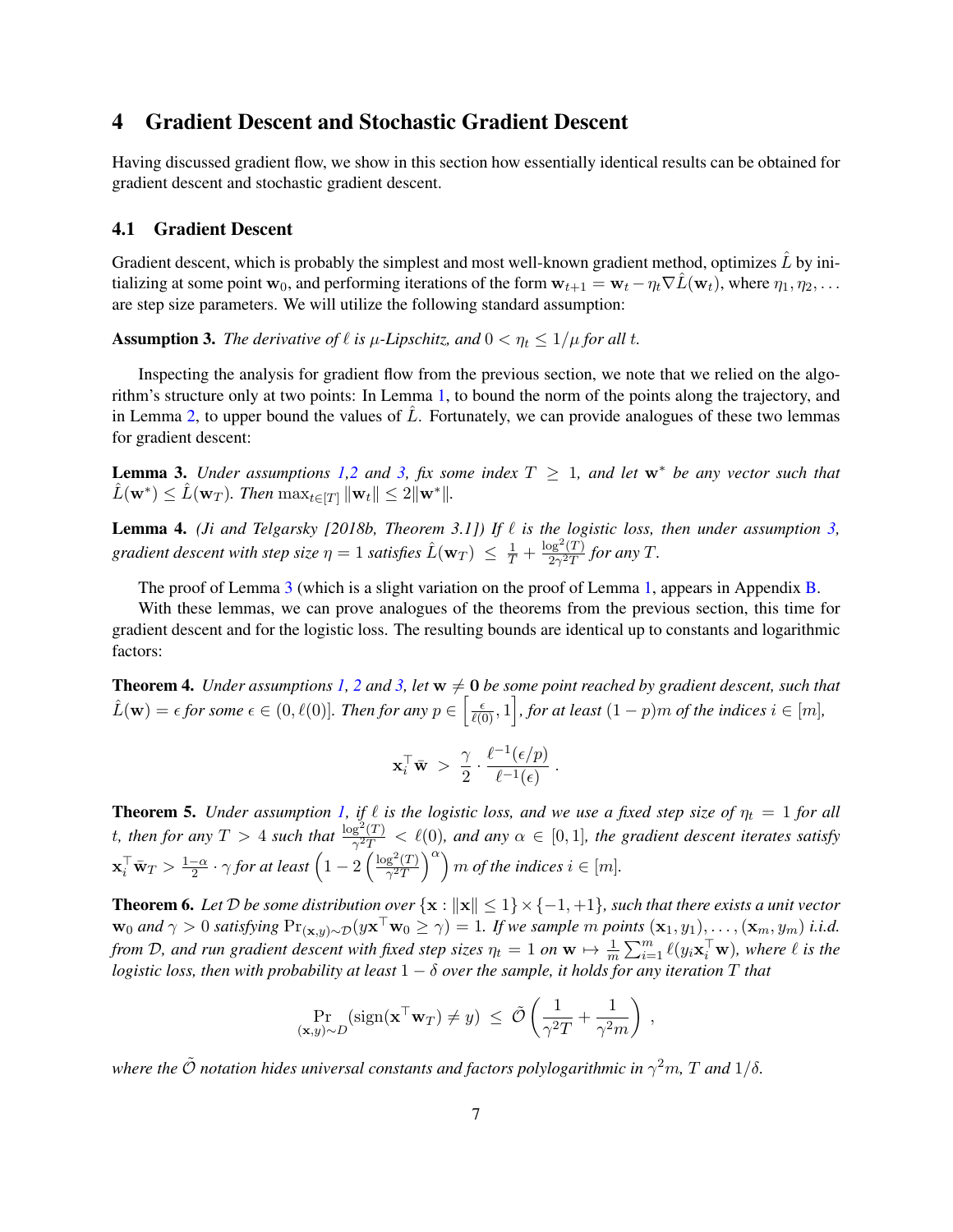The results can be easily generalized to other step size strategies. The proofs are essentially identical to the proofs from the previous section, except that we use Lemma [3](#page-6-2) and [4](#page-6-3) instead of Lemmas [1](#page-3-2) and [2.](#page-4-1) In particular, the proof of Thm. [4](#page-6-4) is identical to the proof of Thm. [1;](#page-3-1) the proof of Thm. [5](#page-6-5) is nearly identical to the proof of Thm. [2](#page-4-2) (and is provided in Appendix [B](#page-13-0) for completeness); and the proof of Thm. [6](#page-6-6) is identical to the proof of Thm. [3,](#page-5-0) except that we use Thm. [5](#page-6-5) and have some additional logarithmic factors which gets absorbed into the  $\mathcal{O}(x)$  notation.

#### 4.2 Stochastic Gradient Descent

We now turn to discuss the stochastic gradient descent (SGD) algorithm, perhaps the main workhorse of modern machine learning methods. We consider the simplest version of SGD for minimizing  $\hat{L}(\mathbf{w}) =$ 1  $\frac{1}{m}\sum_{i=1}^m \ell(\mathbf{x}_i^{\top}\mathbf{w})$ : We initialize w<sub>1</sub> at the origin 0, and for any  $t \geq 1$ , define  $\mathbf{w}_{t+1} := \mathbf{w}_t - \eta \ell'(\mathbf{x}_{i_t}^{\top}\mathbf{w}_t)\mathbf{x}_{i_t}$ , where  $i_t \in [m]$  is chosen independently and uniformly at random (so that in expectation,  $\mathbb{E}_{i_t}[\mathbf{w}_{t+1}] =$  $w_t - \eta \nabla \hat{L}(w(t))$ , similar to the gradient descent update). We assume that at the end of T iterations, the algorithm returns the average of the iterates obtained so far,  $\mathbf{v}_T := \frac{1}{T} \sum_{t=1}^T \mathbf{w}_t$ .

To avoid yet another (and more complicated) repetition of the analysis from the previous section, we will take a somewhat different route, focusing on the logistic loss and fixed step sizes  $\eta_t = 1$ , which allows us to directly utilize some existing results in the literature to get a bound on the margin behavior of SGD (analogous to Thm. [2](#page-4-2) for gradient flow and Thm. [5](#page-6-5) for gradient descent). We note that the analysis can be easily generalized to other constant step sizes.

<span id="page-7-0"></span>**Theorem 7.** *Under assumption [1,](#page-2-2) if*  $\ell$  *is the logistic loss, and we use step sizes*  $\eta_t = 1$ *, then for any*  $T > 1/\gamma^2$ and any  $\alpha \in [0,1]$ , the SGD iterates satisfy  $\mathbf{x}_i^{\top} \bar{\mathbf{v}}_T > \frac{1-\alpha}{5}$  $\frac{-\alpha}{5} \cdot \gamma$  *for at least*  $(1 - \delta)$  *m of the indices*  $i \in [m]$ *, where* δ *is a nonnegative random variable (dependent on the randomness of SGD), whose expectation is at most*  $\frac{8+4\log^2(\gamma^2T)}{3\gamma^2T^{\alpha}}$  $rac{\log (\gamma - 1)}{3\gamma^2 T^{\alpha}}$ .

*Proof.* We will utilize the following easily-verified facts about the logistic loss: It is non-negative, its gradient is  $\frac{1}{4}$ -Lipschitz, and its inverse is  $\ell^{-1}(z) := \log(1/(\exp(z) - 1))$ , which is between  $\log(1/z)$  and  $log(1/2z)$  for all  $z \in [0,1]$ .

Let  $\mathbf{w}_0$ ,  $\|\mathbf{w}_0\| = 1$  be a max-margin separator, so that  $\min_i \mathbf{x}_i^{\top} \mathbf{w}_0 \ge \gamma$ , and define (similarly to the proof of Thm. [3\)](#page-5-0)  $\mathbf{w}^* := \frac{\ell^{-1}(\epsilon)}{\gamma}$  $\frac{f(\epsilon)}{\gamma}$  w<sub>0</sub>, where  $\epsilon$  will be chosen later. It is easily verified that  $\max_i \ell(\mathbf{x}_i^{\top} \mathbf{w}^*) \leq \epsilon$ , and therefore  $\hat{L}(\mathbf{w}^*) \leq \epsilon$ . Since  $\ell$  is non-negative and with a  $\frac{1}{4}$ -Lipschitz derivative, we can use Theorem 14.13 from [Shalev-Shwartz and Ben-David](#page-11-11) [\[2014\]](#page-11-11) on the convergence of SGD for such losses to get

$$
\mathbb{E}[\hat{L}(\mathbf{v}_T)] \leq \frac{1}{1-\frac{1}{4}} \left( \hat{L}(\mathbf{w}^*) + \frac{\|\mathbf{w}^*\|^2}{2T} \right) \leq \frac{4}{3} \left( \epsilon + \frac{(\ell^{-1}(\epsilon))^2}{2\gamma^2 T} \right).
$$

In particular, picking  $\epsilon = \frac{1}{\sqrt{2}}$  $\frac{1}{\gamma^2 T}$ , we get

$$
\mathbb{E}[\hat{L}(\mathbf{v}_T)] \leq \frac{4}{3\gamma^2 T} \left( 1 + \frac{(\ell^{-1}(1/\gamma^2 T))^2}{2} \right) \leq \frac{4}{3\gamma^2 T} \left( 1 + \frac{1}{2} \log^2(\gamma^2 T) \right).
$$

To simplify notation, define  $\Delta(T, \gamma)$  to be the expression in the right-hand side above. We also note that the left-hand side equals  $\mathbb{E}_{\mathbf{v}_T,i}[\ell(\mathbf{x}_i^\top \mathbf{v}_T)],$  where i is uniformly distributed in  $[m]$ . Thus, by Markov's inequality, for any  $p > 0$ , we have

$$
p \geq \Pr_{i, \mathbf{v}_T} \left( \ell(\mathbf{x}_i^\top \mathbf{v}_T) \geq \frac{\Delta(T, \gamma)}{p} \right) = \Pr_{i, \mathbf{v}_T} \left( \mathbf{x}_i^\top \mathbf{v}_T \leq \ell^{-1} \left( \frac{\Delta(T, \gamma)}{p} \right) \right) .
$$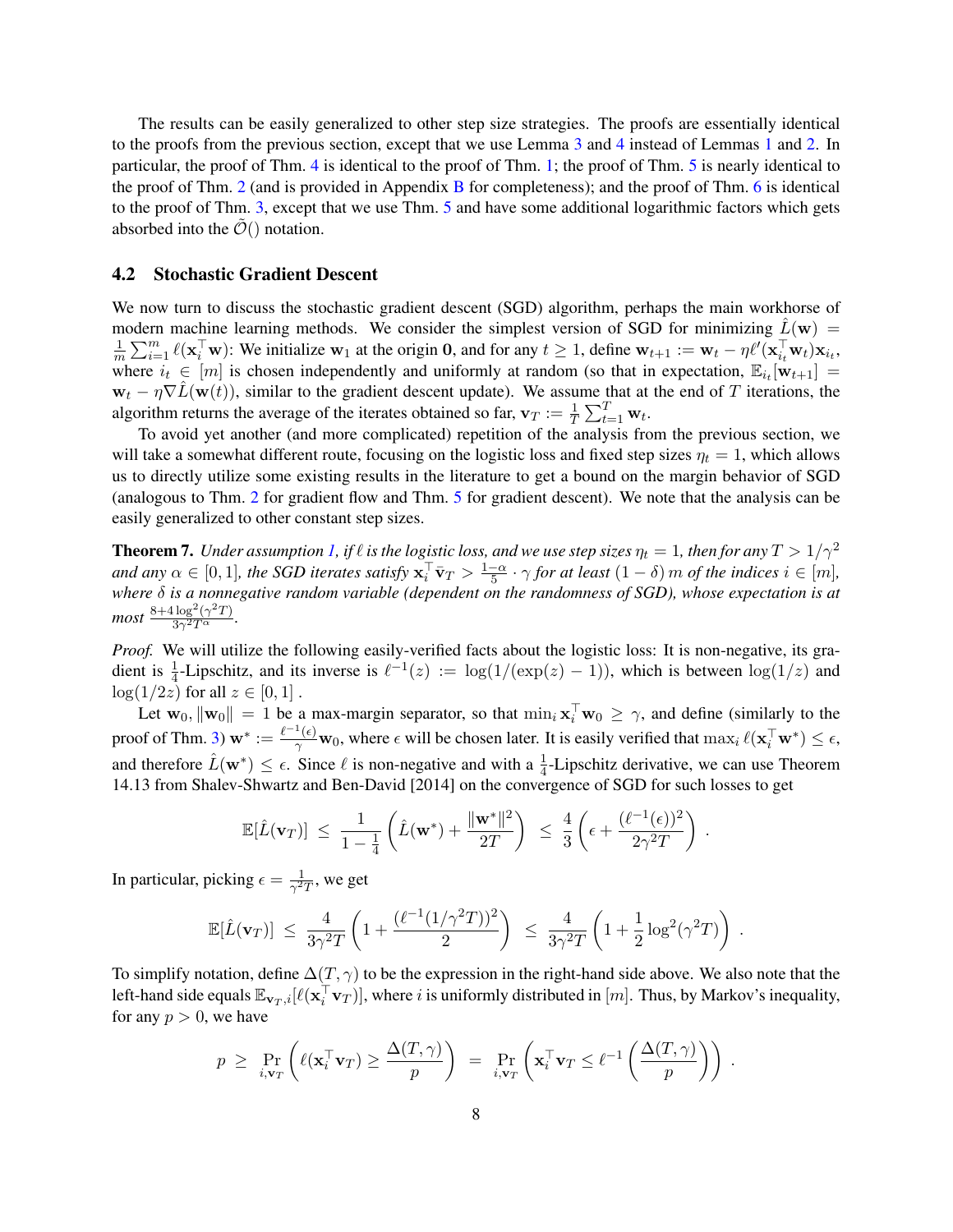According to Theorem 2.1 in version 2 of [Ji and Telgarsky](#page-11-0) [\[2018b\]](#page-11-0), the iterates of SGD on the logistic loss satisfy deterministically  $\max_{t\in[T]}\|\mathbf{w}_t\|\leq \frac{2\log(T)}{\gamma}+2$ , so by Jensen's inequality,  $\|\mathbf{v}_T\|\leq \frac{1}{T}\sum_{t=1}^T\|\mathbf{w}_t\|\leq \frac{1}{T}$  $\frac{2 \log(T)}{\gamma}$  + 2. Combining this with the displayed equation above, we get that

$$
p \geq \Pr_{i, \mathbf{v}_T} \left( \mathbf{x}_i^\top \bar{\mathbf{v}}_T \leq \frac{1}{2 + 2 \log(T) / \gamma} \cdot \ell^{-1} \left( \frac{\Delta(T, \gamma)}{p} \right) \right) .
$$

Choosing  $p = 2T^{1-\alpha} \Delta(T, \gamma) = \frac{8 + 4 \log^2(\gamma^2 T)}{3 \alpha^2 T^{\alpha}}$  $\frac{3\sqrt{2}\cos(\sqrt{2}t)}{3\sqrt{2}\cos(\sqrt{2}t)}$  for some  $\alpha \in [0, 1]$ , and substituting into the above, we get that

$$
\frac{8 + 4\log^2(\gamma^2 T)}{3\gamma^2 T^{\alpha}} \ge \Pr_{i, \mathbf{v}_T} \left( \mathbf{x}_i^\top \bar{\mathbf{v}}_T \le \frac{1}{2 + 2\log(T)/\gamma} \cdot \ell^{-1} \left( \frac{T^{\alpha - 1}}{2} \right) \right)
$$
  

$$
\ge \Pr_{i, \mathbf{v}_T} \left( \mathbf{x}_i^\top \bar{\mathbf{v}}_T \le \frac{1}{2 + 2\log(T)/\gamma} \cdot \log(T^{1 - \alpha}) \right)
$$
  

$$
= \Pr_{i, \mathbf{v}_T} \left( \mathbf{x}_i^\top \bar{\mathbf{v}}_T \le \frac{(1 - \alpha)\gamma}{2} \cdot \frac{\log(T)}{\gamma + \log(T)} \right).
$$

Since  $T > \frac{1}{\gamma^2} \ge 1$ , we have  $\frac{\log(T)}{\gamma + \log(T)} \ge \frac{\log(T)}{1 + \log(T)} \ge \frac{\log(2)}{1 + \log(2)} > \frac{2}{5}$  $\frac{2}{5}$ . Plugging into the above, we get

$$
\frac{8 + 4\log^2(\gamma^2 T)}{3\gamma^2 T^{\alpha}} \ge \Pr_{i,\mathbf{v}_T} \left( \mathbf{x}_i^{\top} \bar{\mathbf{v}}_T \le \frac{(1-\alpha)\gamma}{5} \right)
$$

.

To complete the proof, we note that if we let  $A_i$  denote the event that  $\mathbf{x}_i^\top \bar{\mathbf{v}}_T \leq \frac{(1-\alpha)\gamma}{5}$  $\frac{\partial^2 N}{\partial x^2}$ , and  $\mathbf{1}_{A_i}$  the indicator function of the event  $A_i$ , then the above implies

$$
\frac{8+4\log^2(\gamma^2T)}{3\gamma^2T^{\alpha}} \geq \mathbb{E}_{i,\mathbf{v}_T}[\mathbf{1}_{A_i}] = \mathbb{E}_{\mathbf{v}_T}\mathbb{E}_i[\mathbf{1}_{A_i}] = \mathbb{E}_{\mathbf{v}_T}\left[\frac{1}{m}\sum_{i=1}^m \mathbf{1}_{A_i}\right].
$$

Thus, letting  $\delta = \frac{1}{m}$  $\frac{1}{m}\sum_{i=1}^{m} \mathbf{1}_{A_i}$ , the theorem follows.

Using this theorem, we get the following generalization error bound for SGD, which is a direct analogue of the error bounds we obtained for gradient flow and gradient descent:

<span id="page-8-1"></span>**Theorem 8.** Let D be some distribution over  $\{x : ||x|| \leq 1\} \times \{-1, +1\}$ , such that there exists a unit vector  $w_0$  and  $\gamma > 0$  satisfying  $\Pr_{(\mathbf{x},y) \sim \mathcal{D}}(y\mathbf{x}^\top \mathbf{w}_0 \geq \gamma) = 1$ . Suppose we sample  $m$  points  $(\mathbf{x}_1, y_1), \ldots, (\mathbf{x}_m, y_m)$ *i.i.d. from* D, and run SGD (with step sizes  $\eta_t = 1$ ) on  $\mathbf{w} \mapsto \frac{1}{m} \sum_{i=1}^m \ell(y_i \mathbf{x}_i^\top \mathbf{w})$ , where  $\ell$  is the logistic loss. *Then for any* T*,*

$$
\mathbb{E}\left[\Pr_{(\mathbf{x},y)\sim D}(\text{sign}(\mathbf{x}^\top \mathbf{v}_T) \neq y)\right] \leq \tilde{\mathcal{O}}\left(\frac{1}{\gamma^2 T} + \frac{1}{\gamma^2 m}\right),
$$

*where the*  $\tilde{O}$  *notation hides universal constants and factors polylogarithmic in* T, m, 1/γ, and the expecta*tion is over the randomness of the SGD algorithm.*

*Proof.* Using identical arguments as in the proof of Thm. [3](#page-5-0) (except using Thm. [7](#page-7-0) instead of Thm. [2,](#page-4-2) and the fact that high-probability bounds imply a bound on the expectation), we get that

<span id="page-8-0"></span>
$$
\mathbb{E}\left[\Pr_{(\mathbf{x},y)\sim D}(\text{sign}(\mathbf{x}^{\top}\mathbf{w}(T)) \neq y)\right] \leq \tilde{\mathcal{O}}\left(\frac{1}{\gamma^2 T^{\alpha}} + \frac{1}{(1-\alpha)^2 \gamma^2 m}\right). \tag{4}
$$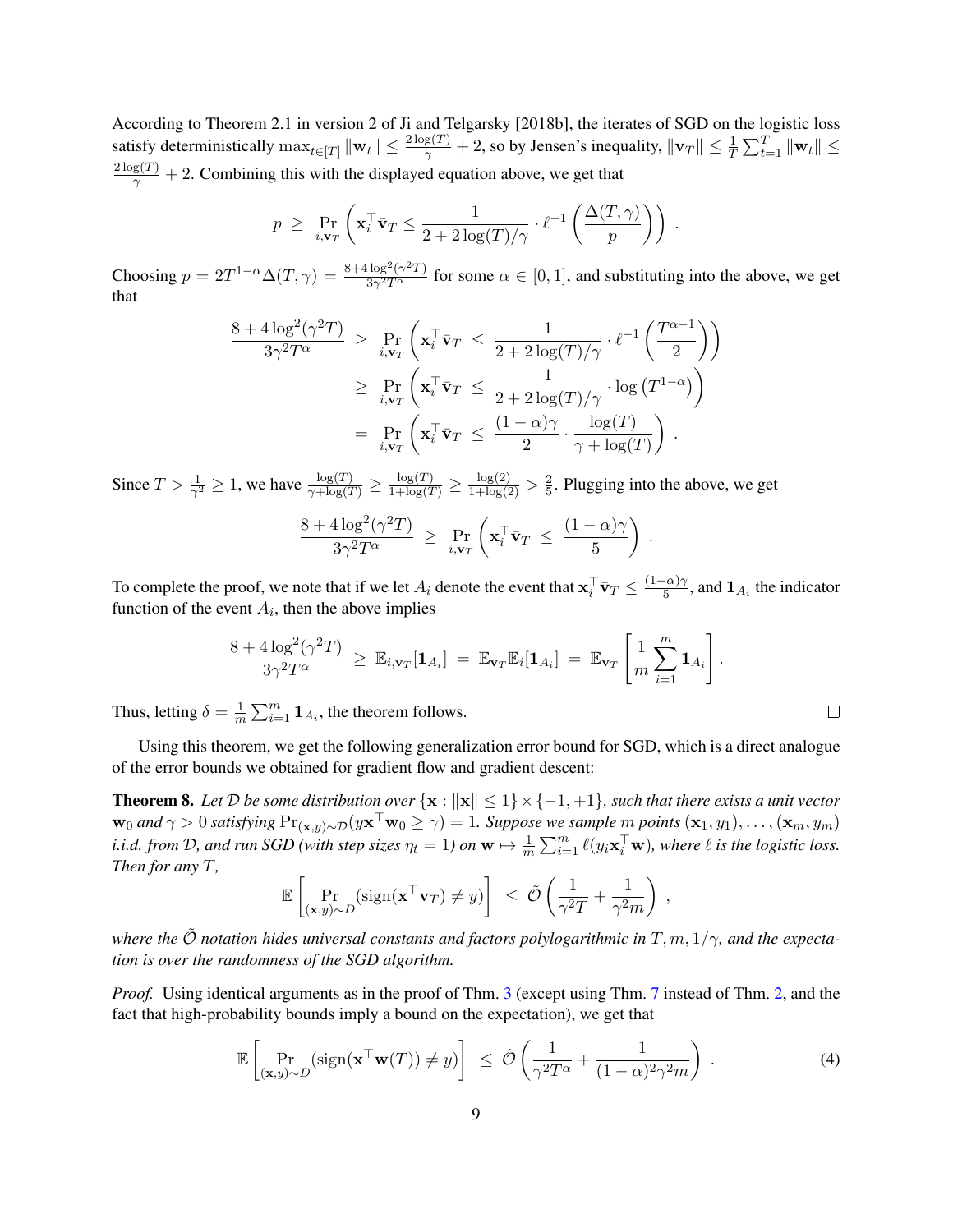This holds for any  $\alpha \in [0,1]$ . In particular, if  $T \geq m^2$ , pick  $\alpha = 1/2$ , in which case Eq. [\(4\)](#page-8-0) is at most

$$
\tilde{\mathcal{O}}\left(\frac{1}{\gamma^2 T^{1/2}} + \frac{1}{\gamma^2 m}\right) = \tilde{\mathcal{O}}\left(\frac{1}{\gamma^2 m}\right) ,
$$

and if  $T < m^2$ , pick  $\alpha = 1 - \frac{1}{\log(m^2)}$ , in which case Eq. [\(4\)](#page-8-0) is at most

$$
\tilde{\mathcal{O}}\left(\frac{T^{1/\log(m^2)}}{\gamma^2 T}+\frac{1}{\gamma^2 m}\right) \;\leq\; \tilde{\mathcal{O}}\left(\frac{(m^2)^{1/\log(m^2)}}{\gamma^2 T}+\frac{1}{\gamma^2 m}\right) \;=\; \tilde{\mathcal{O}}\left(\frac{1}{\gamma^2 T}+\frac{1}{\gamma^2 m}\right) \;.
$$

Combining the two cases, the result follows.

Finally, we remark that Thm. [8](#page-8-1) only bounds the expectation of the error probability of  $v_T$ . It is likely that using more sophisticated concentration tools, one can obtain a high-probability bound. However, this would require a more involved analysis, and is left for future work.

### <span id="page-9-0"></span>5 Tightness

In the previous sections, we provided bounds on the margin behavior of gradient flow, gradient descent and SGD, which all have the following form (ignoring constants and log factors): After  $T$  iterations, we get a predictor which achieves  $\Omega(\gamma)$  margin on at least  $(1 - (\gamma^2 T)^{-\alpha})m$  of the m data points, where  $\alpha \in (0,1)$ is a constant arbitrarily close to one. It is natural to ask whether this result can be improved.

In this section, we show that this result is essentially tight: After  $T$  iterations, it is impossible to guarantee any positive margin on more than  $(1 - p)m$  of the points, when p is much less than  $(\gamma^2 T)^{-1}$ . For concreteness, we prove this for gradient descent and the logistic loss, although the analysis can be extended to other gradient methods and losses:

<span id="page-9-1"></span>**Theorem 9.** For any positive integers  $m, T$  and any  $\gamma \in (0, \frac{1}{8})$  $\frac{1}{8}$ , there exists a dataset of  $m$  points in  $\mathbb{R}^2$ *satisfying assumption [1,](#page-2-2) such that gradient descent using the logistic loss and any step size* η ≤ 1 *must* satisfy  $\mathbf{x}_i^\top \mathbf{w}_T \leq 0$  for at least  $\lfloor \frac{m}{26 \max\{1, \gamma^2 T\}} \rfloor$  of the data points.

Since  $\mathbf{x}_i^{\top} \mathbf{w}_T \leq 0$  translates to  $\ell(\mathbf{x}_i^{\top} \mathbf{w}_T) \geq \Omega(1)$ , the theorem also implies that the  $\tilde{\mathcal{O}}(1/\gamma^2 T)$  bounds on the empirical risk shown earlier are tight up to logarithmic factors. It also implies that the percentage of misclassified points ( $\mathbf{x}_i^{\top} \mathbf{w}_T \leq 0$ ) cannot decrease at a better rate. In addition, the lower bound implies that if we want to get any positive margin on all  $m$  data points, the number of iterations  $T$  must be at least  $\Omega(m/\gamma^2)$  in the worst case.

A lower bound related to ours appears in [Ji and Telgarsky](#page-11-2) [\[2019b\]](#page-11-2), where the authors show that if w<sup>∗</sup> is the max-margin unit-norm predictor, then  $\|\bar{\mathbf{w}}_T - \mathbf{w}^*\| \ge \Omega(\log(m)/\log(T))$ . This translates to a  $T \geq \Omega(m)$  requirement to get a non-trivial guarantee on the direction of  $\bar{w}_T$ . However, this is a somewhat different objective than ours, and moreover, their lower bound does not specify the dependence on the margin parameter  $\gamma$ .

*Proof of Thm.* [9.](#page-9-1) We will assume without loss of generality that  $T \geq \frac{1}{\sqrt{2}}$  $\frac{1}{\gamma^2}$  (or equivalently,  $\gamma^2 T \geq 1$ ), in which case the lower bound we need to prove is  $\frac{m}{26\alpha^2}$  $\frac{m}{26\gamma^2T}$ . Otherwise, if  $T < \frac{1}{\gamma^2}$ , we can simply apply the construction below with the larger margin parameter  $\hat{\gamma} := \frac{1}{\sqrt{2\pi}}$  $\frac{1}{T}$ , which by definition satisfies  $T \geq \frac{1}{\hat{\gamma}^2}$  $\frac{1}{\hat{\gamma}^2}$ , and uses a dataset separable with margin  $\hat{\gamma} \ge \gamma$ , so assumption [1](#page-2-2) still holds with margin parameter  $\gamma$ .

 $\Box$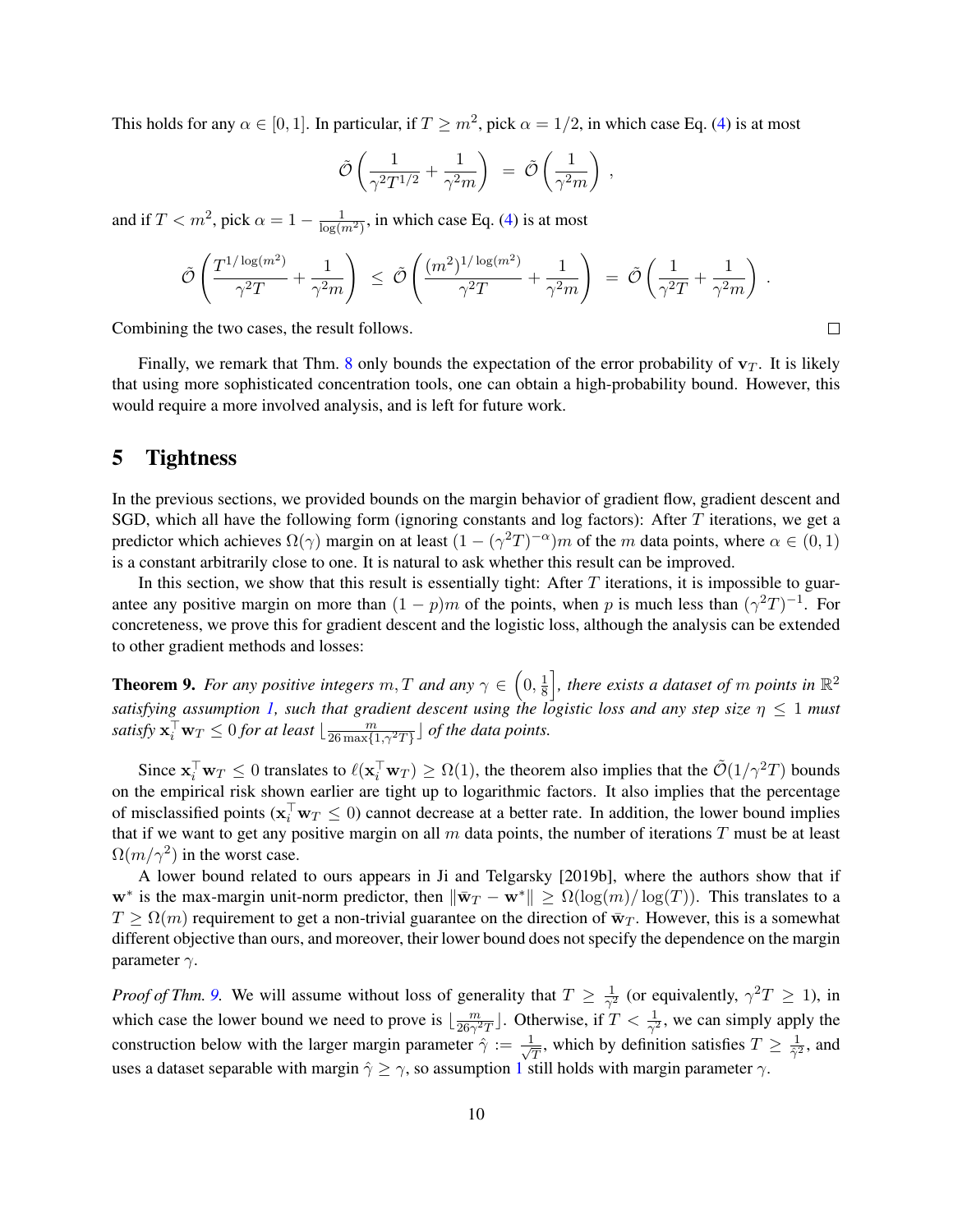

<span id="page-10-0"></span>Figure 1: Illustration of the proof of Thm. [9,](#page-9-1) for  $\gamma = \frac{1}{5}$  $\frac{1}{5}$ . The dataset consists of 90% points at  $(1,0)$  (thick black arrow) and 10% points at  $(-1/2, 3\gamma)$  (thin black arrow). The gradient descent trajectory (with  $\eta = 1$ , starting from the origin) is the dotted red line, and the shaded blue region are the vectors which achieves a positive margin on more than 90% of the data points (or equivalently for this construction, get a positive margin on all data points). Initially, the gradient descent trajectory is mostly influenced by the points at  $(1, 0)$ , and only once a sufficiently large margin is achieved on them, the influence of the few points at  $(-1/2, 3\gamma)$  begins to manifest, and the trajectory curves towards the blue region. Best viewed in color.

We will also assume without loss of generality that  $\frac{m}{26\alpha^2}$  $\frac{m}{26\gamma^2T}$  > 0 (otherwise the theorem trivially holds), and fix  $\epsilon := \frac{1}{m} \left| \frac{m}{26\gamma^2} \right|$  $\frac{m}{26\gamma^2T}$  (which is positive and less than  $\frac{1}{26\gamma^2T} \leq \frac{1}{26}$ ).

Consider a dataset consisting of a majority group of  $(1 - \epsilon)m$  points of the form  $(1, 0)$ , and a minority group of  $\epsilon m$  points of the form  $\left(-\frac{1}{2}\right)$  $(\frac{1}{2}, 3\gamma)$  $(\frac{1}{2}, 3\gamma)$  $(\frac{1}{2}, 3\gamma)$  (see Figure 1 for a sketch of the construction and proof idea). It is easily verified that all these points are contained in the unit ball, and that the vector  $\mathbf{w} = (\gamma, \frac{1}{2})$  satisfies  $\mathbf{x}^\top \bar{\mathbf{w}} \geq \mathbf{x}^\top \mathbf{w} \geq \gamma$  for any x in the dataset. Thus, assumption [1](#page-2-2) holds. Moreover, the empirical risk function equals

$$
\hat{L}(\mathbf{w}) = \hat{L}(w(1), w(2)) = (1 - \epsilon) \cdot \ell(w(1)) + \epsilon \cdot \ell\left(-\frac{1}{2} \cdot w(1) + 3\gamma \cdot w(2)\right),
$$

where  $\ell(z) := \log(1 + \exp(-z))$  is the logistic loss.

Suppose by contradiction that  $x^{\top}w_T \leq 0$  for less than  $\epsilon m$  of the points x in the dataset. Since there are  $\epsilon m$  points of the form  $\mathbf{x} = \left(-\frac{1}{2}\right)$  $(\frac{1}{2}, 3\gamma)$ , this implies that all these points are positively correlated with  $w_T$ , that is  $\mathbf{x}^\top \mathbf{w}_T = -\frac{1}{2}$  $\frac{1}{2} \cdot w_T(1) + 3\gamma \cdot w_T(2) > 0$ . The lemma below implies that this cannot happen unless  $T \geq \frac{19}{4808}$  $\frac{19}{480\gamma^2\epsilon}$ . But since  $\frac{19}{480\gamma^2\epsilon} \ge \frac{19}{480\gamma^2(1/2)}$  $\frac{19}{480\gamma^2(1/26\gamma^2T)} > T$ , we get  $T > T$ , a contradiction.

<span id="page-10-1"></span>**Lemma 5.** *Fix some*  $\epsilon$  *and*  $\gamma$  *in*  $\left(0, \frac{1}{8}\right)$  $\frac{1}{8}$   $\Big\}$ . Consider gradient descent on the bivariate function

$$
\hat{L}(r,s) := (1-\epsilon) \cdot \ell(r) + \epsilon \cdot \ell\left(-\frac{1}{2}r + 3\gamma s\right) ,
$$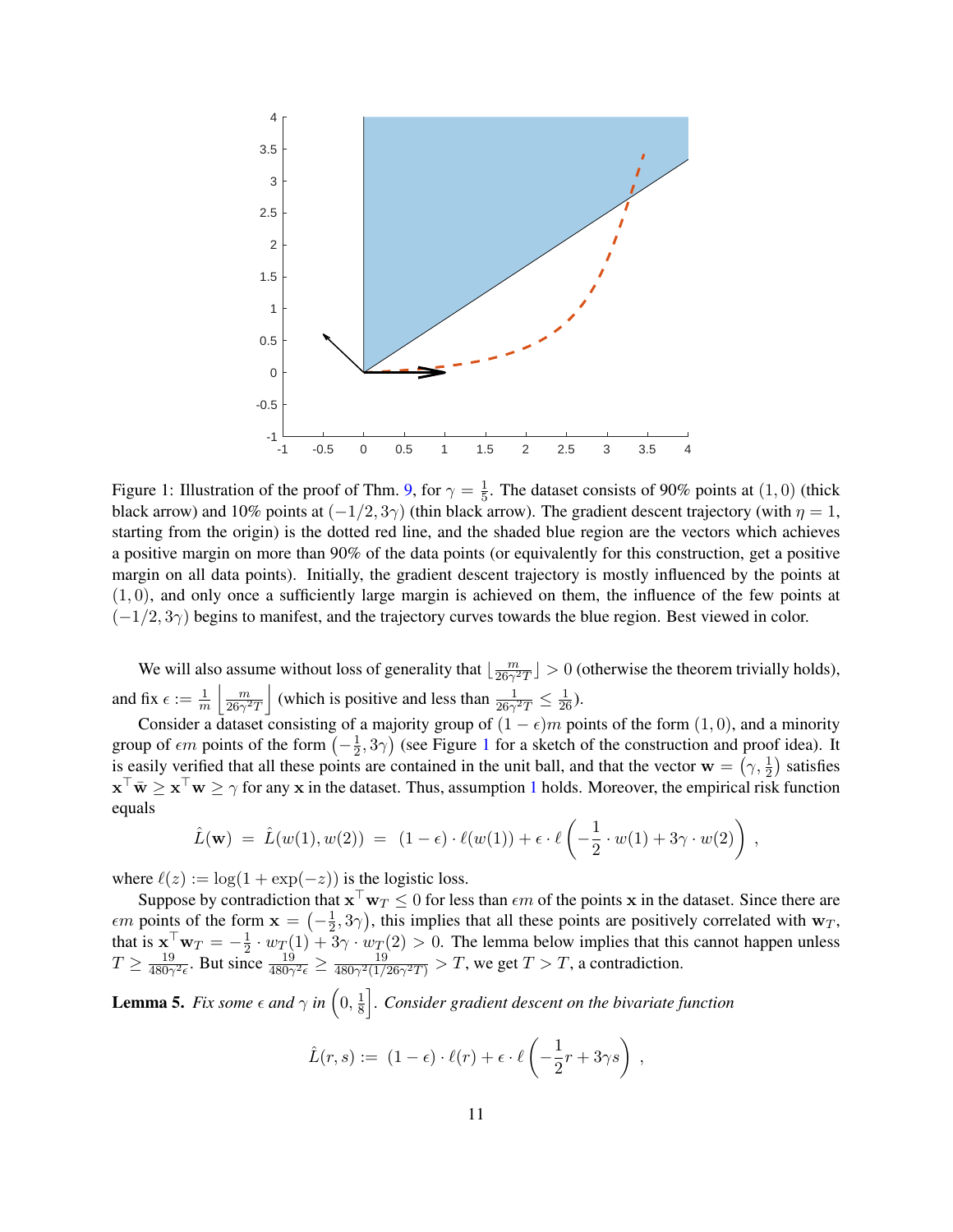*where*  $\ell$  *is the logistic loss, using any step size*  $\eta \leq 1$ *, starting from*  $r_1 = s_1 = 0$  *and producing a sequence* of iterates  $(r_2,s_2),(r_3,s_3),\ldots$  . Then if  $-\frac{1}{2}$  $\frac{1}{2}r_t + 3\gamma s_t > 0$ , we must have  $t \geq \frac{19}{480\gamma}$  $\frac{19}{480\gamma^2\epsilon}$ .

The proof of the lemma is based on a technical calculation, and appears in Appendix [B.](#page-13-0)

 $\Box$ 

#### Acknowledgements

This research is supported in part by European Research Council (ERC) grant 754705. We thank Matus Telgarsky and Ronen Eldan for very helpful discussions.

### **References**

- <span id="page-11-3"></span>Miroslav Dudik, Ziwei Ji, Robert Schapire, and Matus Telgarsky. Gradient descent follows the regularization path for general losses. In *Conference on Learning Theory*, 2020.
- <span id="page-11-5"></span>Suriya Gunasekar. Characterizing implicit bias in terms of optimization geometry. In *In International Conference on Machine Learning*, 2018.
- <span id="page-11-8"></span>Suriya Gunasekar, Jason D Lee, Daniel Soudry, and Nati Srebro. Implicit bias of gradient descent on linear convolutional networks. In *Advances in Neural Information Processing Systems*, pages 9461–9471, 2018.
- <span id="page-11-6"></span>Ziwei Ji and Matus Telgarsky. Gradient descent aligns the layers of deep linear networks. In *International Conference on Learning Representations*, 2018a.
- <span id="page-11-0"></span>Ziwei Ji and Matus Telgarsky. Risk and parameter convergence of logistic regression. *arXiv preprint arXiv:1803.07300*, 2018b.
- <span id="page-11-7"></span>Ziwei Ji and Matus Telgarsky. Polylogarithmic width suffices for gradient descent to achieve arbitrarily small test error with shallow relu networks. In *International Conference on Learning Representations*, 2019a.
- <span id="page-11-2"></span>Ziwei Ji and Matus Telgarsky. A refined primal-dual analysis of the implicit bias. *arXiv preprint arXiv:1906.04540*, 2019b.
- <span id="page-11-10"></span>David McAllester. Simplified pac-bayesian margin bounds. In *Learning theory and Kernel machines*, pages 203–215. Springer, 2003.
- <span id="page-11-1"></span>Mor Shpigel Nacson, Jason Lee, Suriya Gunasekar, Pedro Henrique Pamplona Savarese, Nathan Srebro, and Daniel Soudry. Convergence of gradient descent on separable data. In *The 22nd International Conference on Artificial Intelligence and Statistics*, pages 3420–3428, 2019a.
- <span id="page-11-4"></span>Mor Shpigel Nacson, Nathan Srebro, and Daniel Soudry. Stochastic gradient descent on separable data: Exact convergence with a fixed learning rate. In *The 22nd International Conference on Artificial Intelligence and Statistics*, pages 3051–3059, 2019b.
- <span id="page-11-9"></span>Yurii Nesterov. *Lectures on convex optimization*, volume 137. Springer, 2018.
- <span id="page-11-11"></span>Shai Shalev-Shwartz and Shai Ben-David. *Understanding machine learning: From theory to algorithms*. Cambridge university press, 2014.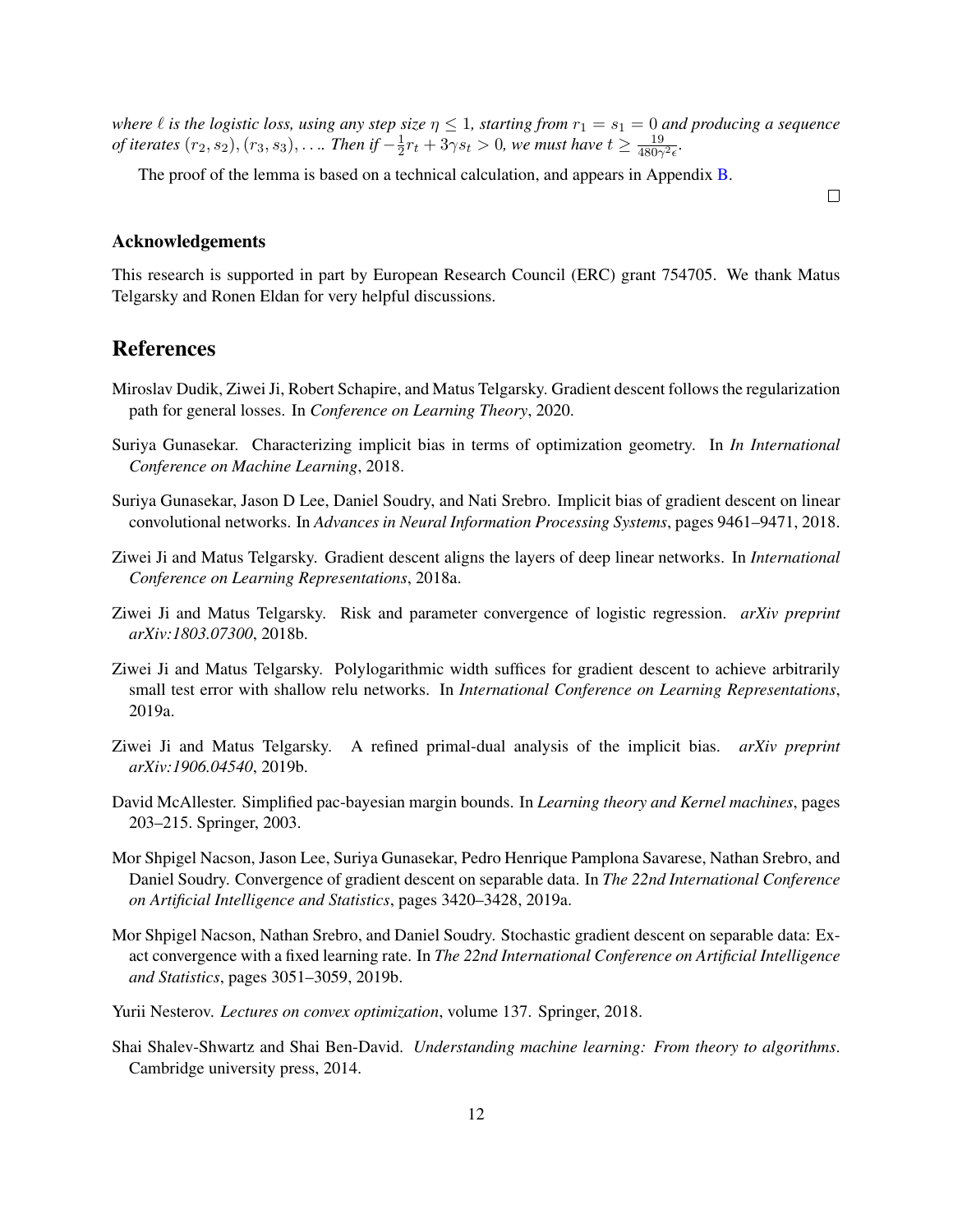<span id="page-12-0"></span>Daniel Soudry, Elad Hoffer, Mor Shpigel Nacson, Suriya Gunasekar, and Nathan Srebro. The implicit bias of gradient descent on separable data. *The Journal of Machine Learning Research*, 19(1):2822–2878, 2018.

### <span id="page-12-1"></span>A Polynomially-Tailed Losses

In our paper, we focused mostly on the exponential and logistic losses, which both have exponentially decaying tails. [Nacson et al.](#page-11-1) [\[2019a\]](#page-11-1) showed that such a tail is important to get asymptotic convergence to a max-margin solution: If  $\ell(z)$  decays polynomially with z, then the convergence may not be to a max-margin solution.

Despite this, in the spirit of our previous results, one may still conjecture that we converge to some large-margin solution (though not a max-margin one). Recently, [Dudik et al.](#page-11-3) [\[2020,](#page-11-3) Remark 8] showed this holds, albeit in a weak sense: If the loss  $\ell(z)$  decays as  $z^{-b}$  for some  $b > 0$ , then the asymptotic margin over the dataset is  $\Omega(m^{-1/(b+1)})$ , and this is tight in general.

Using our techniques, we can provide the following more refined margin bound:

**Theorem 10.** *Under assumptions* [1,](#page-2-2) [2,](#page-2-3) [3,](#page-6-1) let  $\ell$  be a loss satisfying  $\ell(z) = z^{-b}$  for all  $z \ge 1$ . Let we be some *point reached by gradient descent, such that*  $\hat{L}(\mathbf{w}) = \epsilon$  for some  $\epsilon \in (0, \ell(0))$ *. Then for any*  $p \in [\epsilon, 1]$ *, it holds that for at least*  $(1 - p)m$  *of the indices*  $i \in [m]$  *that* 

$$
\mathbf{x}_i^{\top} \bar{\mathbf{w}} > \frac{\gamma}{2} \cdot p^{1/b} .
$$

*Proof.* By definition,  $\ell^{-1}(z) = z^{-1/b}$  for any  $z \in (0, 1]$ . Plugging this into Thm. [4,](#page-6-4) and noting that  $\ell(0) \geq \ell(1) = 1$ , it follows that for any  $p \in [\epsilon, 1]$ , for at least  $(1 - p)m$  of the indices  $i \in [m]$ ,

$$
\mathbf{x}_i^{\top} \bar{\mathbf{w}} > \frac{\gamma}{2} \cdot \frac{(\epsilon/p)^{-1/b}}{\epsilon^{-1/b}} = \frac{\gamma}{2} \cdot p^{1/b} .
$$

 $\Box$ 

Assuming gradient descent converges to a globally minimal value, we have  $\epsilon \to 0$ . As a result, after sufficiently many iterations, we can pick p slightly below  $1/m$  (say  $1/2m$ ), and get a margin bound of the form  $\Omega(\gamma \cdot m^{-1/k})$  on all of the training examples (since getting a margin violation on less than  $1/m$  of m examples is equivalent to no margin violations). This essentially recovers the result of [Dudik et al.](#page-11-3) [\[2020\]](#page-11-3) (up to the small difference of having b in the exponent instead of  $b + 1$ ). However, our theorem covers a wider regime, since we can pick other values of  $p$ . For example, by picking  $p$  to be any constant, the theorem implies that we attain  $\Omega(\gamma)$  margin on a constant portion of the training data (which can be arbitrarily close to 1).

Finally, we note that by upper bounding  $\epsilon$  as a function of the number of iterations, the theorem above can be used to quantify how many iterations are required to achieve a certain margin on a certain percentage of the data points, as well as derive margin-based generalization bounds, in a manner completely analogous to the results in Sec. [4.](#page-6-0) Since polynomially-tailed losses are not commonly used in practice, we do not further pursue this here.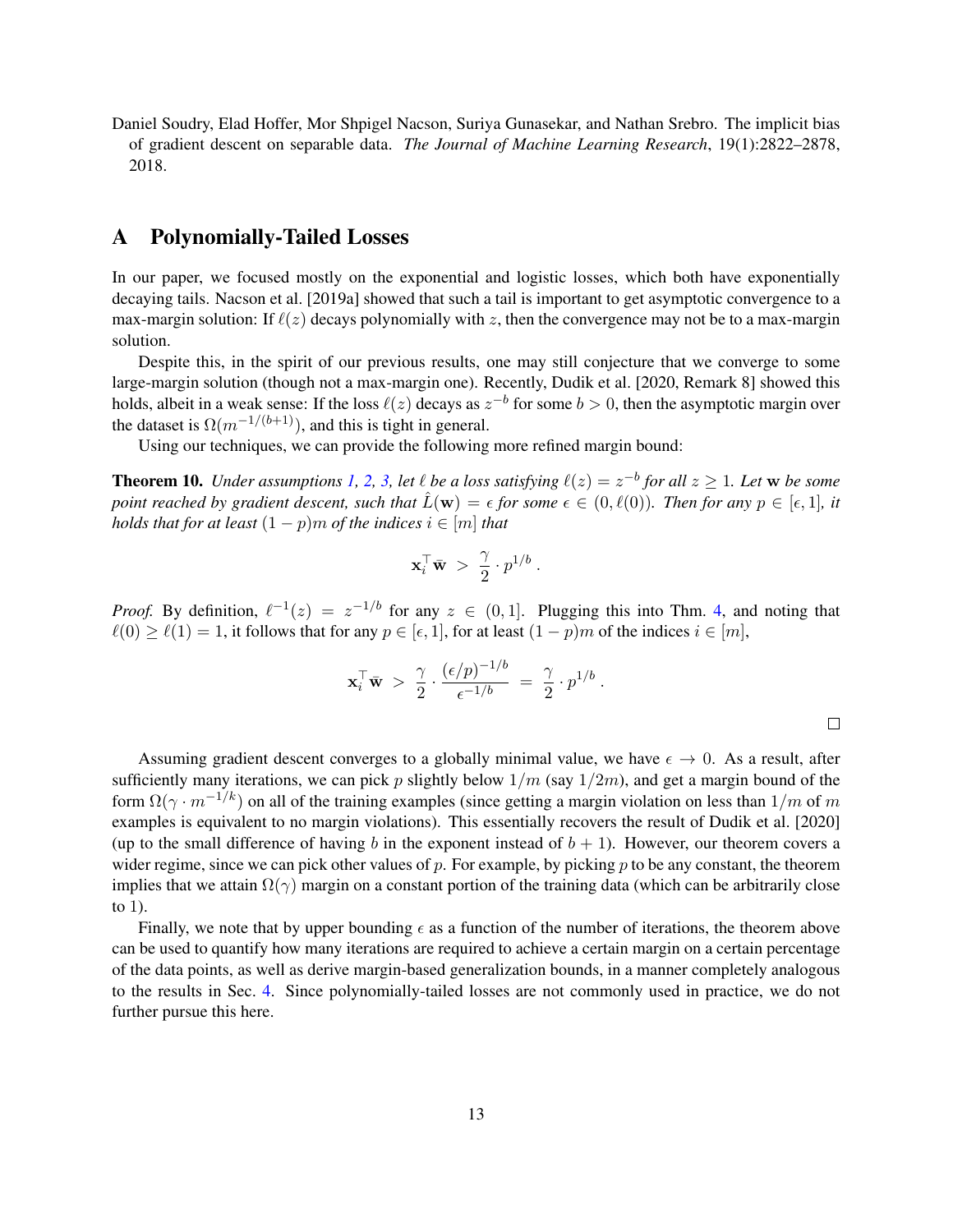### <span id="page-13-0"></span>B Additional Proofs

#### B.1 Proof of Lemma [3](#page-6-2)

We first argue that  $\hat{L}(\mathbf{w}_t)$  is monotonically decreasing in t. To see this, note that by the assumption that the derivative of  $\ell$  (and hence the gradient of  $\hat{L}$ ) is  $\mu$ -Lipschitz, we have

$$
\hat{L}(\mathbf{w}_{t+1}) = \hat{L}(\mathbf{w}_t - \eta_t \nabla \hat{L}(\mathbf{w}_t)) \leq \hat{L}(\mathbf{w}_t) - \eta_t \|\nabla \hat{L}(\mathbf{w}_t)\|^2 + \frac{\mu}{2} \eta_t^2 \|\nabla \hat{L}(\mathbf{w}_t)\|^2
$$
  
=  $\hat{L}(\mathbf{w}_t) - \eta_t \|\nabla \hat{L}(\mathbf{w}_t)\|^2 \left(1 - \frac{\mu}{2} \eta_t\right)$ ,

which implies that  $\hat{L}(\mathbf{w}_{t+1}) \leq \hat{L}(\mathbf{w}_t)$  whenever  $\eta_t \leq 2/\mu$ , which is indeed assumed. This also implies that  $\hat{L}(\mathbf{w}^*) \leq \hat{L}(\mathbf{w}_T) \leq \hat{L}(\mathbf{w}_t)$  for all  $t.$ 

Next, we argue that  $\|\mathbf{w}_t - \mathbf{w}^*\|$  is monotonically decreasing in t. To see this, note that by smoothness of  $\hat{L}$  and the monotonicity property above, for any  $t < T$ ,

$$
\hat{L}(\mathbf{w}^*) - \hat{L}(\mathbf{w}_t) \leq \hat{L}(\mathbf{w}_T) - \hat{L}(\mathbf{w}_t) \leq \hat{L}(\mathbf{w}_{t+1}) - \hat{L}(\mathbf{w}_t) = \hat{L}(\mathbf{w}_t - \eta_t \nabla \hat{L}(\mathbf{w}_t)) - \hat{L}(\mathbf{w}_t)
$$
\n
$$
\leq -\eta_t \|\nabla \hat{L}(\mathbf{w}_t)\|^2 + \frac{\mu}{2} \eta_t^2 \|\nabla \hat{L}(\mathbf{w}_t)\| = -\eta_t \left(1 - \frac{\eta_t \mu}{2}\right) \|\nabla \hat{L}(\mathbf{w}_t)\|^2
$$
\n
$$
\leq -\frac{\eta_t}{2} \|\nabla \hat{L}(\mathbf{w}_t)\|^2,
$$

where in the last step we used the fact that  $\eta_t \leq 1/\mu$ , hence  $1 - \frac{\eta_t \mu}{2} \leq \frac{1}{2}$  $\frac{1}{2}$ . Overall, we get that

$$
\|\nabla \hat{L}(\mathbf{w}_t)\|^2 \ \leq \ \frac{2}{\eta_t}(\hat{L}(\mathbf{w}_t) - \hat{L}(\mathbf{w}^*) \ .
$$

Employing this inequality, together with  $\hat{L}(\mathbf{w}_t) - \hat{L}(\mathbf{w}^*) \leq \nabla \hat{L}(\mathbf{w}_t)^\top (\mathbf{w}_t - \mathbf{w}^*)$  (which follows from convexity of  $\hat{L}$ ), we have the following:

$$
\|\mathbf{w}_{t+1} - \mathbf{w}^*\|^2 - \|\mathbf{w}_t - \mathbf{w}^*\| = \|\mathbf{w}_t - \eta_t \nabla \hat{L}(\mathbf{w}_t) - \mathbf{w}^*\|^2 - \|\mathbf{w}_t - \mathbf{w}^*\|
$$
  
\n
$$
= -2\eta_t \nabla \hat{L}(\mathbf{w}_t)^\top (\mathbf{w}_t - \mathbf{w}^*) + \eta_t^2 \|\nabla \hat{L}(\mathbf{w}_t)\|^2
$$
  
\n
$$
\leq -2\eta_t (\hat{L}(\mathbf{w}_t) - \hat{L}(\mathbf{w}^*)) + \eta_t^2 \cdot \frac{2}{\eta_t} (\hat{L}(\mathbf{w}_t) - \hat{L}(\mathbf{w}^*)) = 0.
$$

To complete the proof, note that since  $\|\mathbf{w}_t - \mathbf{w}^*\|$  is monotonically decreasing, then for any t, it is at most  $\|\mathbf{w}_1 - \mathbf{w}^*\| = \|\mathbf{w}^*\|$ . Therefore,  $\|\mathbf{w}_t\| \le \|\mathbf{w}_t - \mathbf{w}^*\| + \|\mathbf{w}^*\| \le 2\|\mathbf{w}^*\|$ .

#### B.2 Proof of Thm. [5](#page-6-5)

By Lemma [4,](#page-6-3) we know that at iteration  $T$ ,  $\hat{L}(\mathbf{w}(T)) = \epsilon$  for some

$$
\epsilon \ \leq \ \frac{1}{T} + \frac{\log^2(T)}{2\gamma^2 T} \ \leq \ \frac{1}{\gamma^2 T} \left( 1 + \frac{1}{2} \log^2(T) \right) \ \leq \ \frac{\log^2(T)}{\gamma^2 T} \ ,
$$

where we used the facts that  $\gamma$  must be at most 1 and  $1 \leq \frac{1}{2}$  $\frac{1}{2} \log^2(T)$  (since  $T > 4$ ). By the theorem assumptions, it follows that  $\epsilon < \ell(0)$ , so we must have  $w(T) \neq 0$ . Applying Thm. [4](#page-6-4) (noting that  $\ell$  has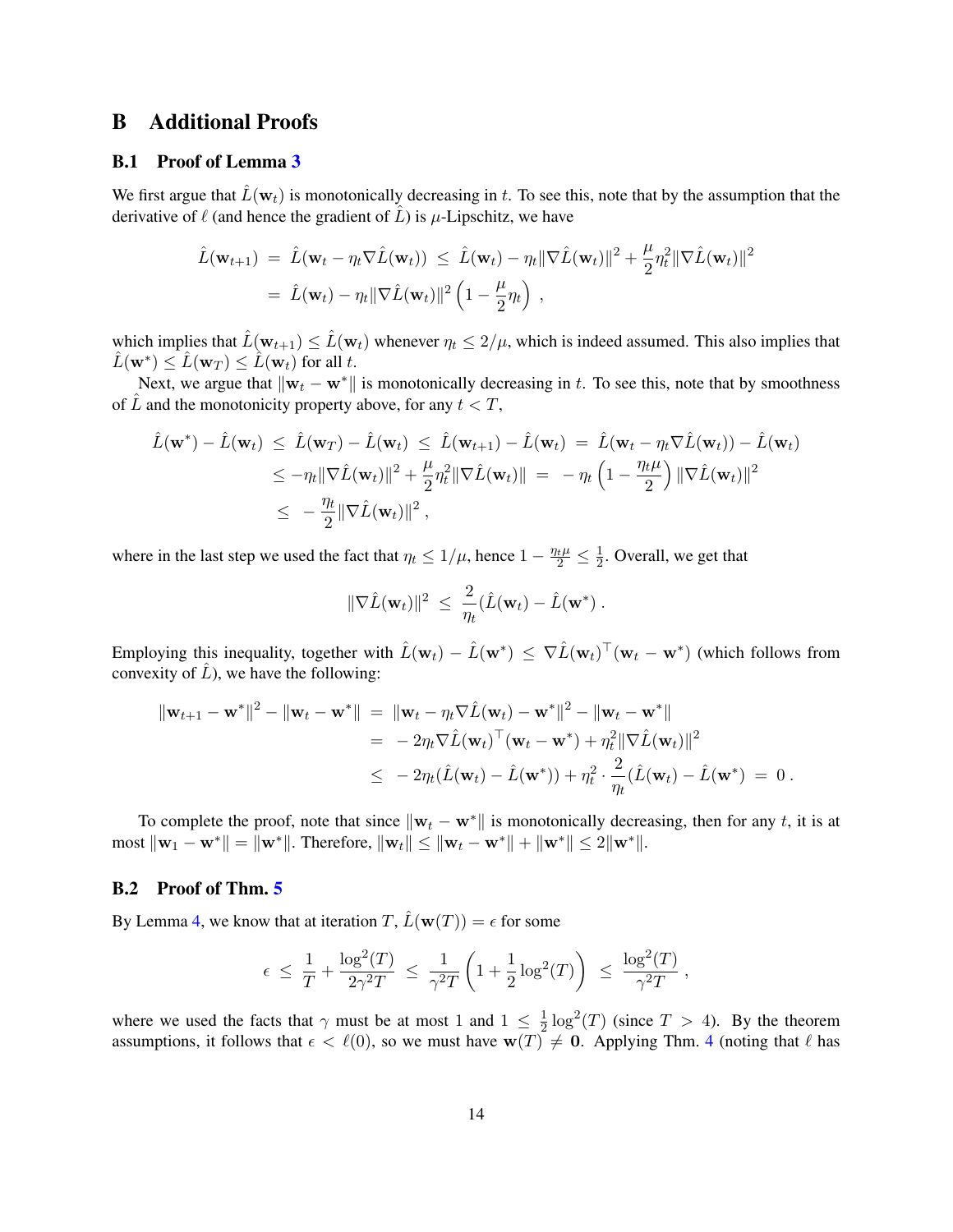$\frac{1}{4}$ -Lipschitz gradients and that  $\ell^{-1}(z) := \log(1/(\exp(z) - 1))$ , which is between  $\log(1/z)$  and  $\log(1/2z)$  $\frac{1}{4}$ -Lipscintz gradients and that  $\ell$  (2)  $\ell = \log(1/(\exp(2)-1))$ , which is between  $\log(\ell)$  for all  $z \in [0, 1]$ ), we get that for any  $p \in [\frac{\ell}{\ell(0)}, 1]$ , for at least  $(1 - p)m$  of the indices i,

$$
\mathbf{x}_i^{\top} \bar{\mathbf{w}}_T > \frac{\gamma}{2} \cdot \frac{\log(p/2\epsilon)}{\log(1/\epsilon)} = \frac{\gamma}{2} \cdot \left(1 - \frac{\log(2/p)}{\log(1/\epsilon)}\right)
$$

.

In particular, picking  $p = 2e^{\alpha}$  for some  $\alpha \in [0,1]$  (which satisfies  $p \ge \frac{\epsilon}{\ell(0)} = \frac{\epsilon}{\exp(2)}$ ), and noting that  $p \leq 2 \left(\frac{\log^2(T)}{2\sigma^2}\right)$  $\frac{g^2(T)}{\gamma^2 T}$   $\Big)^\alpha$ , the result follows.

### B.3 Proof of Lemma [5](#page-10-1)

We will utilize the following easily-verified facts about the logistic loss  $\ell: -1 \leq \ell'(z) < 0$  for all z, and  $\ell'(z) < -\frac{1}{4}$  $\frac{1}{4}$  for all  $z \le 1$ . Also, by definition of gradient descent, we have the following:  $r_1 = s_1 = 0$ , and

$$
r_{t+1} = r_t - (1 - \epsilon)\eta \cdot \ell'(r_t) + \frac{\epsilon \eta}{2} \cdot \ell' \left( -\frac{1}{2}r_t + 3\gamma s_t \right)
$$

$$
s_{t+1} = s_t - 3\gamma \epsilon \eta \cdot \ell' \left( -\frac{1}{2}r_t + 3\gamma s_t \right).
$$

The proof relies on the following key lemma:

**Lemma 6.** *There exists an iteration index*  $T \leq \frac{32}{5\eta} + 1$  *for which* 

*1.*  $r_t \geq \frac{15}{16}$  for all  $t \geq T$ 2.  $s_T \leq \frac{3}{10}$ 10  $3. -\frac{1}{2}$  $\frac{1}{2}r_t + 3\gamma s_t \leq 0$  for all  $t \leq T$ .

*Proof.* We start with the first item. If  $r_t \leq 1$ , then by the facts mentioned earlier and the assumption on  $\epsilon$ ,

$$
r_{t+1} \geq r_t + (1 - \epsilon)\eta \cdot \frac{1}{4} - \frac{\epsilon \eta}{2} = r_t + \frac{\eta}{4} (1 - 3\epsilon) \geq r_t + \frac{5\eta}{32}.
$$

Since we start at  $r_1 = 0$ , we get that as long as  $r_t \leq 1$ ,  $r_t$  increases in increments of at least  $5\eta/32$ . Thus, there is some index  $T \le \frac{32}{5\eta} + 1$  at which  $r_T \ge 1$  for the first time, and  $r_t$  is monotonically increasing for all  $t \leq T$ . Once  $r_t \geq 1$ , it cannot decrease to  $\frac{15}{16}$  or below in the following iteration, since by the update equation,

$$
r_{t+1} \geq r_t + 0 - \frac{\epsilon \eta}{2} \geq r_t - \frac{1}{16} \geq \frac{15}{16},
$$

and if  $r_{t+1} \leq 1$ , it must monotonically increase again as shown earlier. This establishes the first item in the lemma.

Turning to the second item, we note that  $s_1 = 0$  and for any  $t, s_{t+1} \leq s_t + 3\gamma \epsilon \eta \leq s_t + 3 \cdot \frac{1}{8}$  $\frac{1}{8} \cdot \frac{1}{8}$  $\frac{1}{8} \cdot \eta = s_t + \frac{3\eta}{64}.$ Since  $T \leq \frac{32}{5\eta} + 1$ , it follows that

$$
s_T \ \leq \ \frac{3\eta}{64}(T-1) \ \leq \ \frac{3\eta}{64} \cdot \frac{32}{5\eta} \ = \ \frac{3}{10}
$$

.